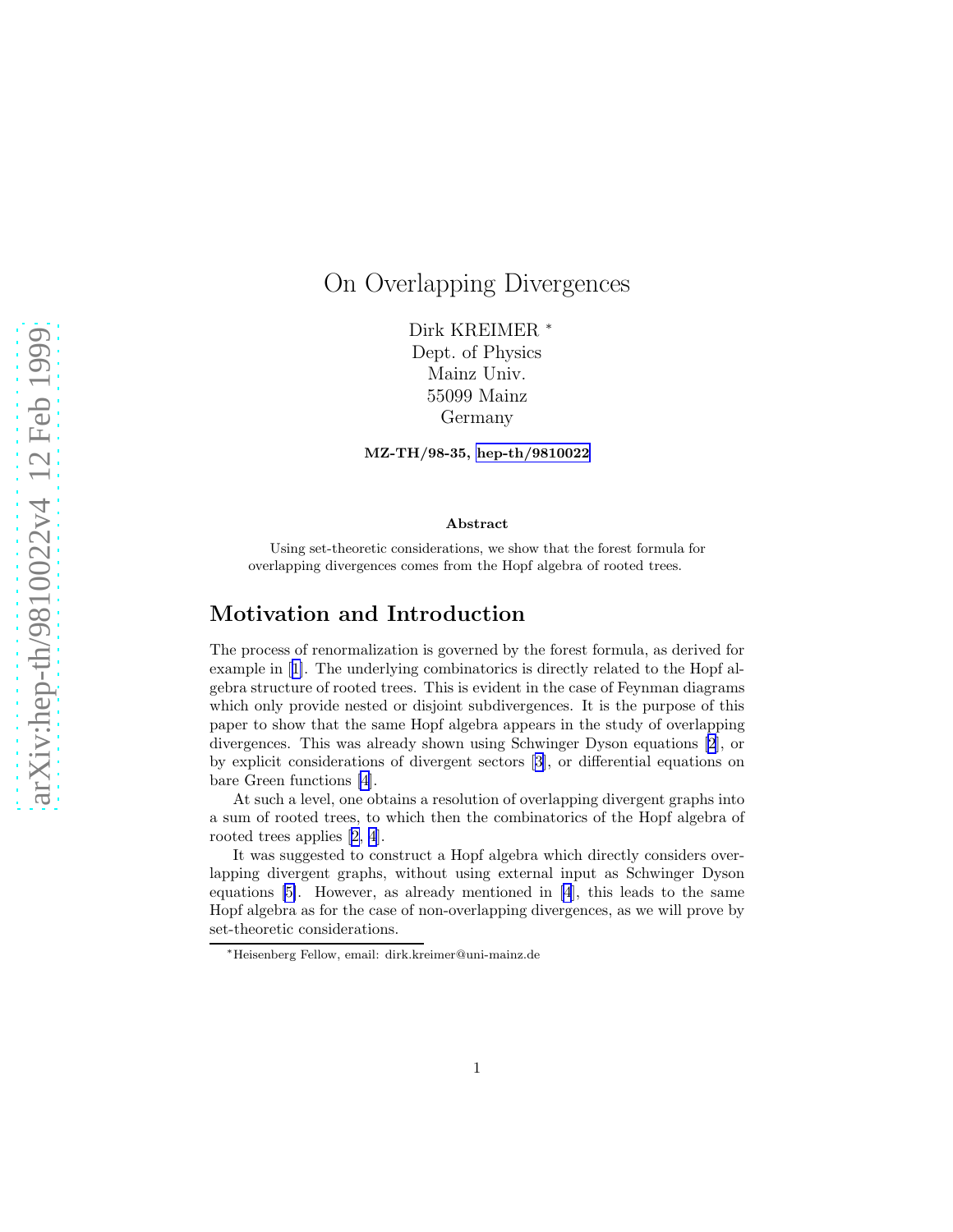## 1 The Hopf algebra  $\mathcal{H}_R$

In this section we first repeat the definition of the Hopf algebra of decorated rooted trees, as it can be found in[[4\]](#page-24-0). The rooted trees provide sets of vertices connected by edges. The vertices are labelled by decorations.

Each decoration corresponds to an analytic expression with a non-vanishing superficial degree of divergence, but free of subdivergences. Such analytic expressions are typically obtained from general Feynman graphs by shrinking superficially divergent subgraphs to a point. If for example  $\Gamma$  is a superficially divergent Feynman graph which contains only one divergent subgraph  $\gamma$ , then one usually denotes by  $\Gamma/\gamma$  the expression in which  $\gamma$  is reduced to a point in  $\Gamma$ . When we speak of Feynman graphs in the following, this includes such quotients  $\Gamma/\gamma$ .

The Hopf algebra of decorated rooted trees, with vertices labelled by Feynman graphs free of subdivergences, is equivalent to the Hopf algebra on parenthesized words introduced in [\[2](#page-24-0)]. In the next section, we embark on some settheoretic considerations, which will prove useful in the study of overlapping divergences. In particular, we will assign a unique rooted tree to a set  $M$  by imposing conditions on its subsets.

We follow section II of  $[4]$ . A *rooted tree t* is a connected and simplyconnected set of oriented edges and vertices such that there is precisely one distinguished vertex which has no incoming edge. This vertex is called the root of t. Further, every edge connects two vertices and the *fertility*  $f(v)$  of a vertex  $v$  is the number of edges outgoing from  $v$ . The trees being simply-connected, each vertex apart from the root has a single incoming edge.

As in[[4\]](#page-24-0), we consider the (commutative) algebra of polynomials over Q in rooted trees, hence the multiplication  $m(t, t')$  of two rooted trees means drawing them next to each other in arbitrary order.

Note that for any rooted tree t with root r we have  $f(r)$  trees  $t_1, \ldots, t_{f(r)}$ which are the trees attached to  $r$ . The unit element of this algebra is 1, corresponding, as a rooted tree, to the empty set.

Let  $B_$  be the operator which removes the root r from a tree t:

$$
B_-: t \to B_-(t) = t_1 t_2 \dots t_{f(r)}.
$$
 (1)

Fig.([1\)](#page-2-0) gives an example.

Let  $B_+$  the operation which maps a monomial of n rooted trees to a new rooted tree t which has a root r with fertility  $f(r) = n$  which connects to the n roots of  $t_1, \ldots, t_n$ .

$$
B_{+}: t_{1} \dots t_{n} \to B_{+}(t_{1} \dots t_{n}) = t. \tag{2}
$$

This is clearly the inverse to the action of  $B_-\$ .

One has

$$
B_{+}(B_{-}(t)) = B_{-}(B_{+}(t)) = t \tag{3}
$$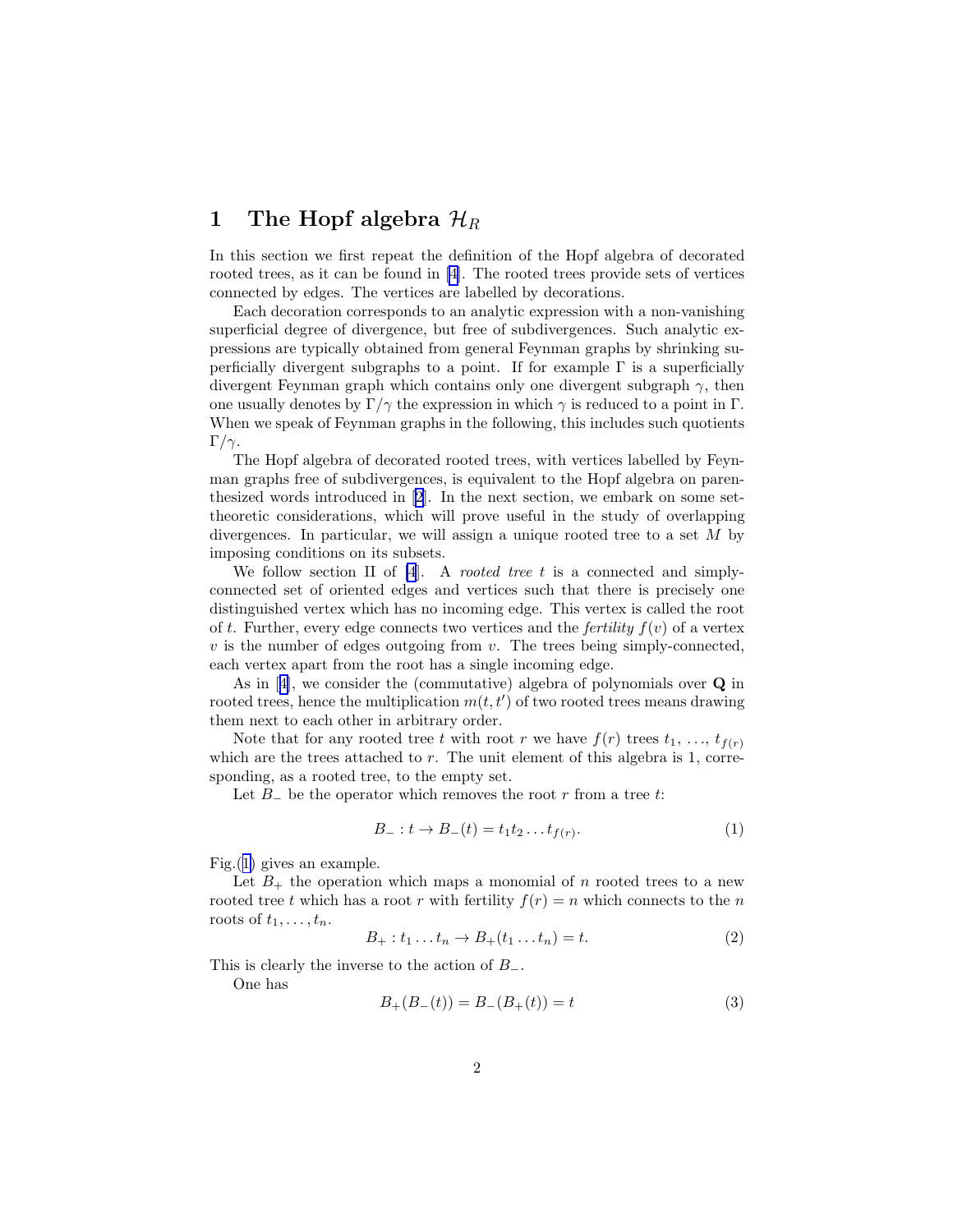<span id="page-2-0"></span>

Figure 1: The action of B<sup>−</sup> on a rooted tree.



Figure 2: The action of  $B_+$  on a monomial of trees.

for any rooted tree  $t$ . Fig. $(2)$  gives an example. For convenience, we define the rooted trees  $t_1, t_2, t_{3_1}, t_{3_2}$  to be the trees with one, two or three vertices, given in Fig.(5) on the lhs from top to bottom.

We further set  $B_-(t_1) = 1, B_+(1) = t_1$ .

We will introduce a Hopf algebra on such rooted trees by using the possibility to cut such trees in pieces. We start with the most elementary possibility. An elementary cut is a cut of a rooted tree at a single chosen edge, as indicated in Fig.(3). By such a cutting procedure, we will obtain the possibility to define a coproduct, as we can use the resulting pieces on either side of the coproduct.

But before doing so we finally introduce the notion of an admissible cut, also



Figure 3: An elementary cut  $c$  splits a rooted tree  $t$  into two components, the fall-down  $P^{c}(t)$  and the piece which is still connected to the root,  $R^{c}(t)$ .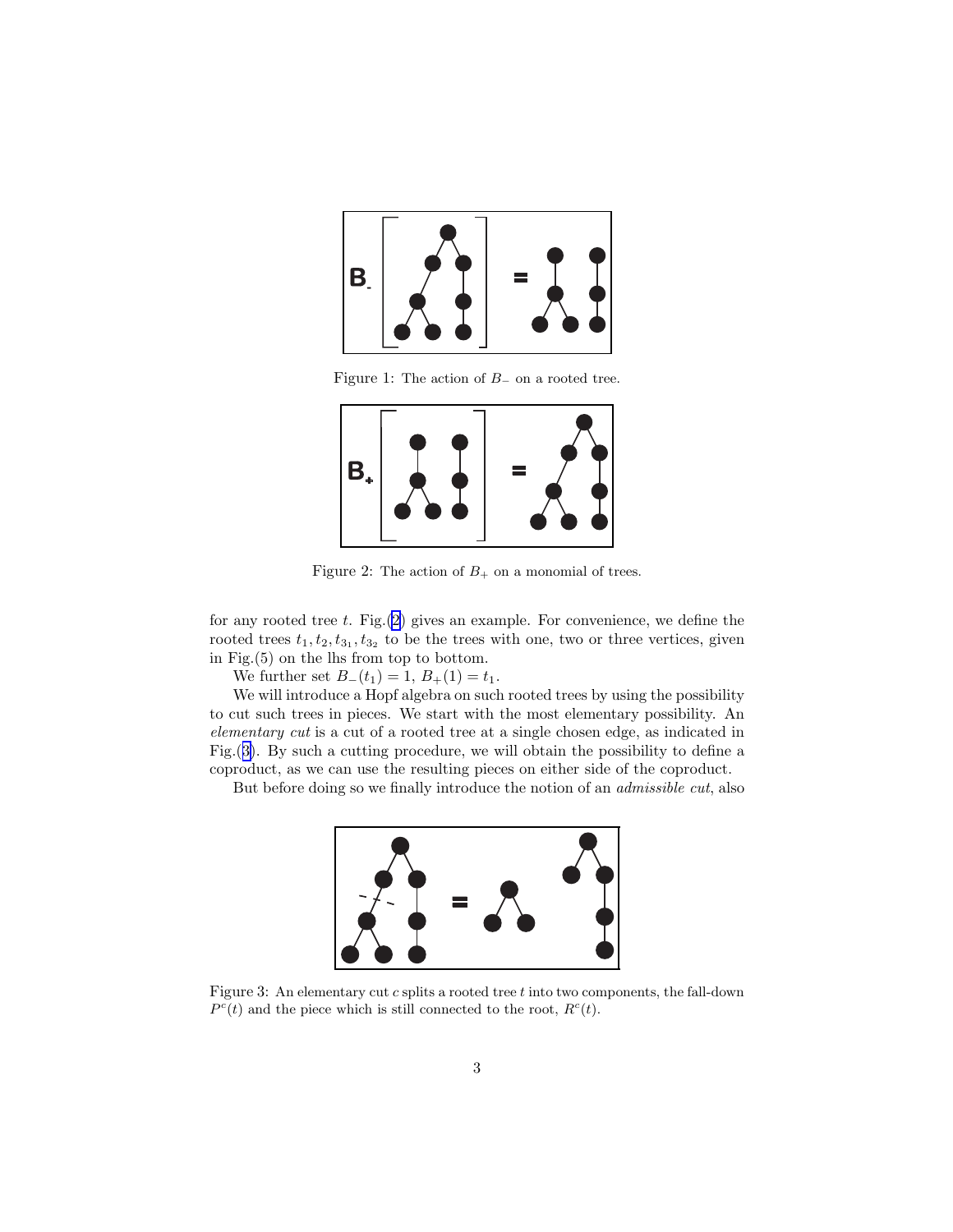

Figure 4: An admissible cut  $C$  acting on a tree  $t$ . It produces a monomial of trees. One of the factors,  $R^{C}(t)$ , contains the root of t.

called a simple cut. It is any assignment of elementary cuts to a rooted tree t such that any path from any vertex of the tree to the root has at most one elementary cut. Fig.(4) gives an example.

An admissible cut  $C$  maps a tree to a monomial in trees. If the cut  $C$ contains n elementary cuts, it induces a map

$$
C: t \to C(t) = \prod_{i=1}^{n+1} t_{j_i}.
$$
 (4)

Note that precisely one of these trees  $t_{j_i}$  will contain the root of t. Let us denote this distinguished tree by  $R^{C}(t)$ . The monomial which is delivered by the  $n-1$  other factors is denoted by  $P^{C}(t)$ .

The definitions of  $C, P, R$  can be extended to monomials of trees in the obvious manner, by choosing a cut  $C^i$  for every tree  $t_{j_i}$  in the monomial:

$$
C(t_{j_1} \ldots t_{j_n}) := C^1(t_{j_1}) \ldots C^n(t_{j_n}),
$$
  
\n
$$
P^C(t_{j_1} \ldots t_{j_n}) := P^{C^1}(t_{j_1}) \ldots P^{C^n}(t_{j_n}),
$$
  
\n
$$
R^C(t_{j_1} \ldots t_{j_n}) := R^{C^1}(t_{j_1}) \ldots R^{C^n}(t_{j_n}).
$$

Let us now establish the Hopf algebra structure. Following [\[2](#page-24-0), [4\]](#page-24-0) we define the counit and the coproduct. The *counit*  $\bar{e}$ :  $\mathcal{A} \rightarrow \mathbf{Q}$  is simple:

$$
\bar{e}(X)=0
$$

for any  $X \neq 1$ ,

$$
\bar{e}(1)=1.
$$

The *coproduct*  $\Delta$  is defined by the equations

$$
\Delta(1) = 1 \otimes 1 \tag{5}
$$

$$
\Delta(t_1 \ldots t_n) = \Delta(t_1) \ldots \Delta(t_n) \tag{6}
$$

$$
\Delta(t) = t \otimes 1 + (id \otimes B_+) [\Delta(B_-(t))], \tag{7}
$$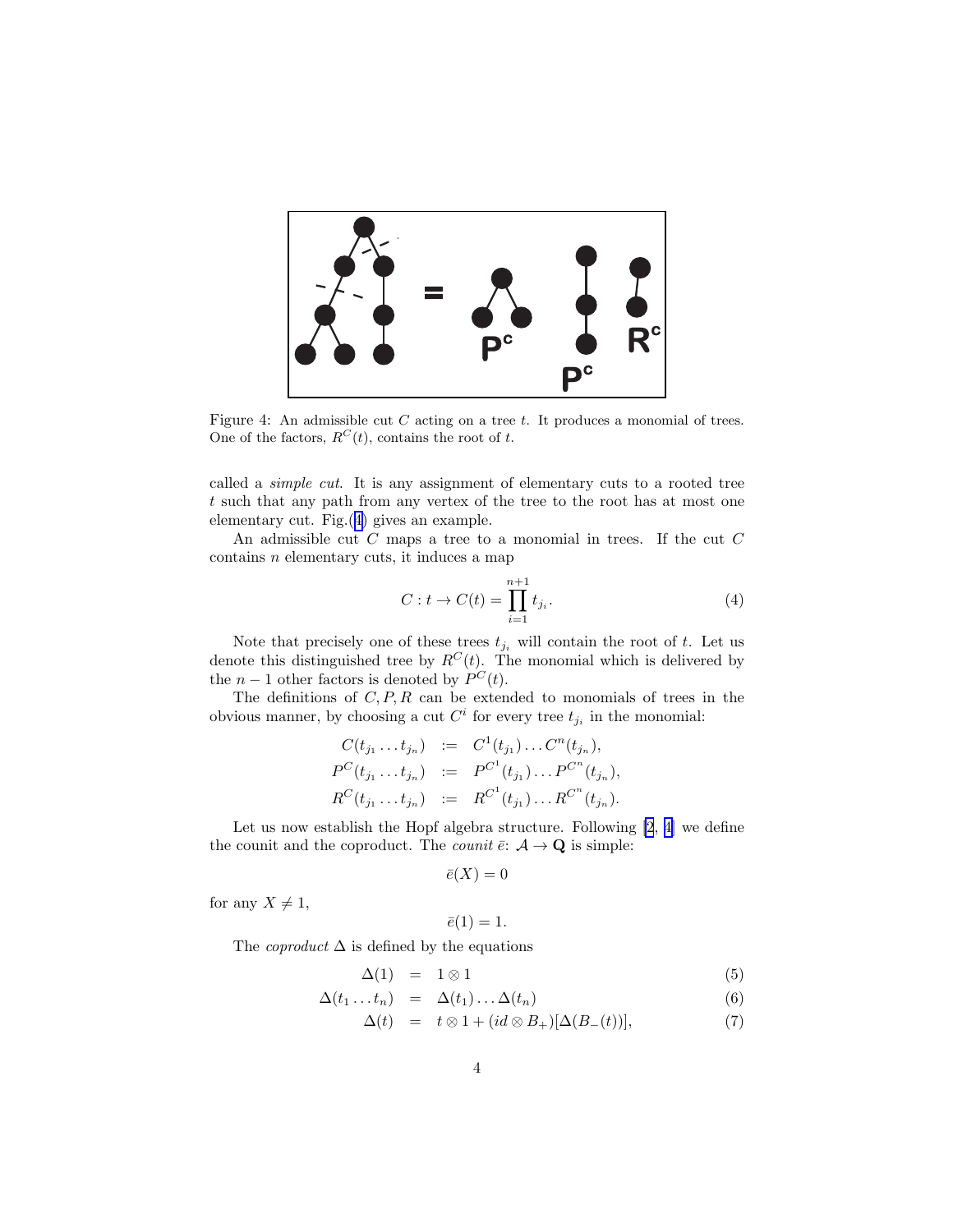

Figure 5: The coproduct. We work it out for the trees  $t_1, t_2, t_{3_1}, t_{3_2}$ , from top to bottom.

which defines the coproduct on trees with  $n$  vertices iteratively through the coproduct on trees with a lesser number of vertices.

The coproduct can be written as[[2, 4\]](#page-24-0)

$$
\Delta(t) = 1 \otimes t + t \otimes 1 + \sum_{\text{adm. cuts } C \text{ of } t} P^C(t) \otimes R^C(t). \tag{8}
$$

Up to now we have established a bialgebra structure. It is actually a Hopf algebra. Following  $[2, 4]$  we find the antipode S as

$$
S(1) = 1 \tag{9}
$$

$$
S(t) = -t - \sum_{\text{adm. cuts } C \text{ of } t} S[P^C(t)]R^C(t). \tag{10}
$$

Let us give yet another formula to write the antipode, which one easily derives using induction on the number of vertices[[2, 4\]](#page-24-0):

$$
S(t) = - \sum_{\text{all cuts } C \text{ of } t} (-1)^{n_C} P^C(t) R^C(t),
$$

where  $n<sub>C</sub>$  is the number of single cuts in C.

This time, we have a non-recursive expression, summing over all cuts C, relaxing the restriction to admissible cuts.

By now we have established a Hopf algebra on rooted trees, using the set of rooted trees, the commutative multiplication  $m$  for elements of this set, the unit 1 and counit  $\bar{e}$ , the coproduct  $\Delta$  and antipode S. We call this Hopf algebra  $\mathcal{H}_R$ .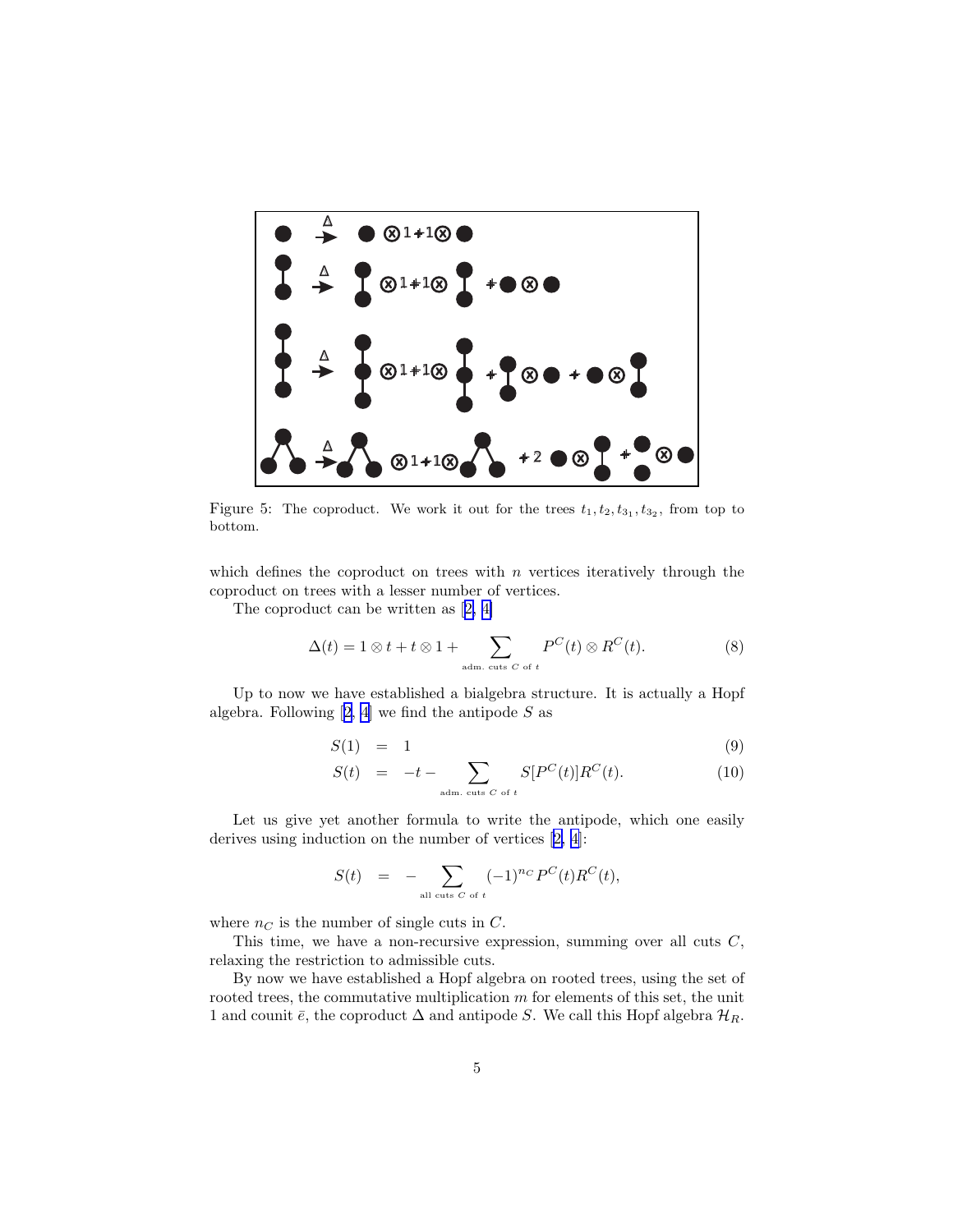<span id="page-5-0"></span>Still following [\[2, 4\]](#page-24-0) we allow to label the vertices of rooted trees by Feynman graphs without subdivergences, in the sense described before.

Quite general, if  $Y$  is a set of primitive elements providing labels, we call the resulting Hopf algebra  $\mathcal{H}_R(Y)$ . Let us also mention that

$$
m[(S \otimes id)\Delta(t)] = \bar{e}(t) = 0 = \sum S(t_{(1)})t_{(2)},
$$
\n(11)

where we introduced Sweedler's notation  $\Delta(t) =: \sum t_{(1)} \otimes t_{(2)}$ , and id is the identity map  $\mathcal{H}_R \to \mathcal{H}_R$ .

We finally note the following definition: for a rooted tree t let  $n_v(t)$  be the number of its vertices. This extends to a monomial of rooted trees in the obvious manner,  $n_v(\prod_i T_i) = \sum_i n_v(T_i)$ .

Ultimately, we work in the vector space of finite linear combinations of monomials in rooted trees. Hence for such a linear combination  $T := \sum_i q^i X_i, i \in I$ , for some index set I, we define

$$
n_v(T) := \max\{n_v(X_i) \mid i \in \mathbf{I}\}.
$$
\n<sup>(12)</sup>

## 2 A set theoretic approach

### 2.1 Notation

Let  $\#(M)$  be the cardinality of any set M. For any given finite set M we let  $\mathcal{P}(M)$  be the set of all proper subsets of M. Further, we let

$$
\mathcal{P}_X(M) \subset \mathcal{P}(M)
$$

be the set of all proper subsets of M which fulfill the condition X. Thus, if  $X$ is the boolean operator which is true when the condition  $X$  is satisfied, we have

$$
\mathcal{P}_X(M) = \{ \gamma \in \mathcal{P}(M) \mid \mathbf{X}(\gamma) \}.
$$

If we impose no condition we write  $X = \emptyset$ , hence  $\mathcal{P}_{\emptyset}(M) \equiv \mathcal{P}(M)$ . If we want to stress that a subset  $\gamma \subset M$  fulfills condition X, we write  $\gamma \subsetneq M$ .

Let  $\gamma_i, \gamma_j \subset \mathcal{P}(M), i \neq j$ , be two elements of  $\mathcal{P}_X(M)$ , hence two subsets of M. If

$$
\gamma_i \cap \gamma_j = \emptyset
$$

we call  $\gamma_i, \gamma_j$  disjoint. Else, if

$$
\gamma_i \subset \gamma_j \text{ or } \gamma_j \subset \gamma_i
$$

we call  $\gamma_i, \gamma_j$  nested.

Finally, if  $\gamma_i, \gamma_j$  are neither disjoint nor nested, we call them overlapping. They then have a nontrivial intersection  $U := \gamma_i \cap \gamma_j \neq \emptyset$ , which is a proper subset of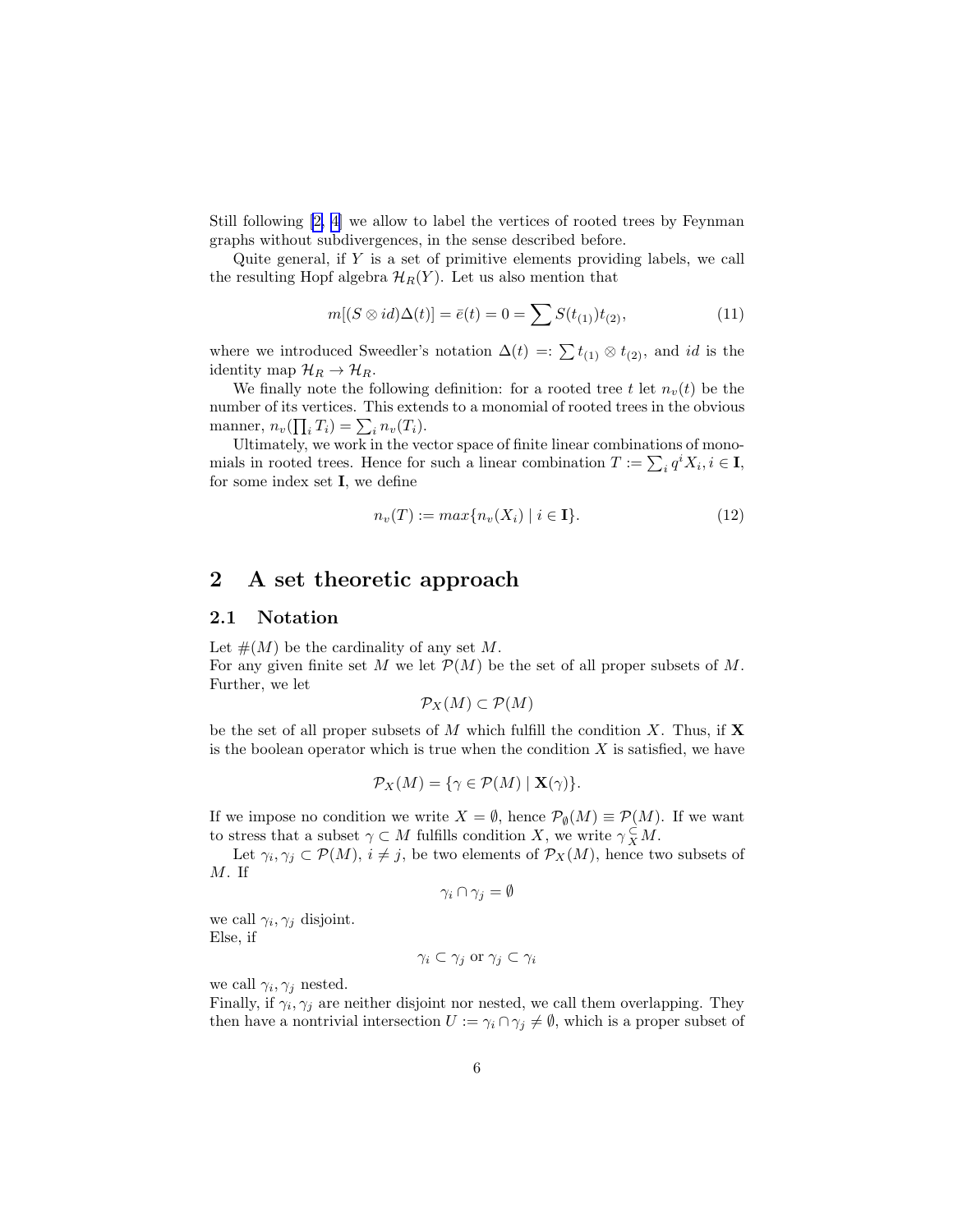each,  $\gamma_i \supset U \subset \gamma_j$ .

If  $\gamma_i, \gamma_j$  are not overlapping, we call them tree-related, for reasons which become obvious in a moment.

For a given set X of mutually tree-related sets  $\gamma_i$ , we say that another set  $\gamma$  is overlapping with X if  $\gamma$  is overlapping with at least one element of X.

If a set  $\gamma \subset \mathcal{P}_X(M)$  can be written as a union of mutually disjoint sets  $\gamma_i \subset \mathcal{P}_X(M)$ ,

$$
\gamma = \cup_{i \in \mathbf{I}} \; \gamma_i
$$

for some index set I, we say that  $\gamma$  is reducible. Otherwise, we say it is irreducible  $(w.r.t. X)$ . Note that reducibility depends on the chosen condition X.

Let  $M/\gamma$  denote the complement of the set  $\gamma \subset M$  with respect to M,

$$
M = M/\gamma \cup \gamma.
$$

### 2.2 Basic Results

It is our task to find all elements  $p \in \mathcal{P}(\mathcal{P}_X(M))$  which fulfill the following three conditions

i) p consists of mutually tree-related sets  $\in \mathcal{P}_X(M)$ ,

ii) all elements of p are irreducible,

iii) p is complete: for all  $\gamma \subset \mathcal{P}_X(M)$  such that  $\gamma \notin p \Leftrightarrow \gamma$  is overlapping with  $p$ .

For an irreducible  $M$ , let the set of all such  $p$ , that is the set of all complete, irreducible, tree-ordered elements of  $\mathcal{P}(\mathcal{P}_X(M))$  be denoted by  $\mathcal{P}_X^{cit}(M)$ .

**Prop.1** To each such  $p \in \mathcal{P}_X^{cit}(M)$ , we can assign a rooted tree  $T_X(p)$  with  $n = (\#(p) + 1)$  vertices.

**Proof:** We draw *n* points in the plane, which furnish the set of vertices of the rooted tree. To one of these points, we associate the set  $M$ . It will become the root. To each of the other  $n-1$  points we associate one element of p. Let  $v(\gamma_i)$ denote the vertex which is labelled by the set  $\gamma_i \in p$  in this process.

Now we can construct the edges. For that, we connect two vertices  $v(\gamma_i)$ ,  $v(\gamma_k)$ by an edge pointing from  $v(\gamma_k)$  to  $v(\gamma_i)$  if and only if the following two conditions are fulfilled:

$$
i) \gamma_i \subset \gamma_k,
$$

ii) there is no further set  $\gamma_j \in p$  such that  $\gamma_i \subset \gamma_j \subset \gamma_k$ .

Here, we allow  $\gamma_k$  to be the set M itself:  $\gamma_k \in \{p \cup M\}.$ 

The resulting tree is simply-connected, due to the fact that all elements of  $p$  are mutually tree-ordered. Further, it has a distinguished root.

For a chosen vertex v of a rooted tree  $T_X(p)$  let  $\gamma(v)$  be the set associated to that vertex. Further, assume that  $f(v) = k$ , hence v connects via k outgoing edges to vertices  $v_1, \ldots, v_k$ , say. The corresponding sets  $\gamma(v_1), \ldots, \gamma(v_k)$  are necessarily mutually disjoint, as  $T_X(p)$  is simply-connected.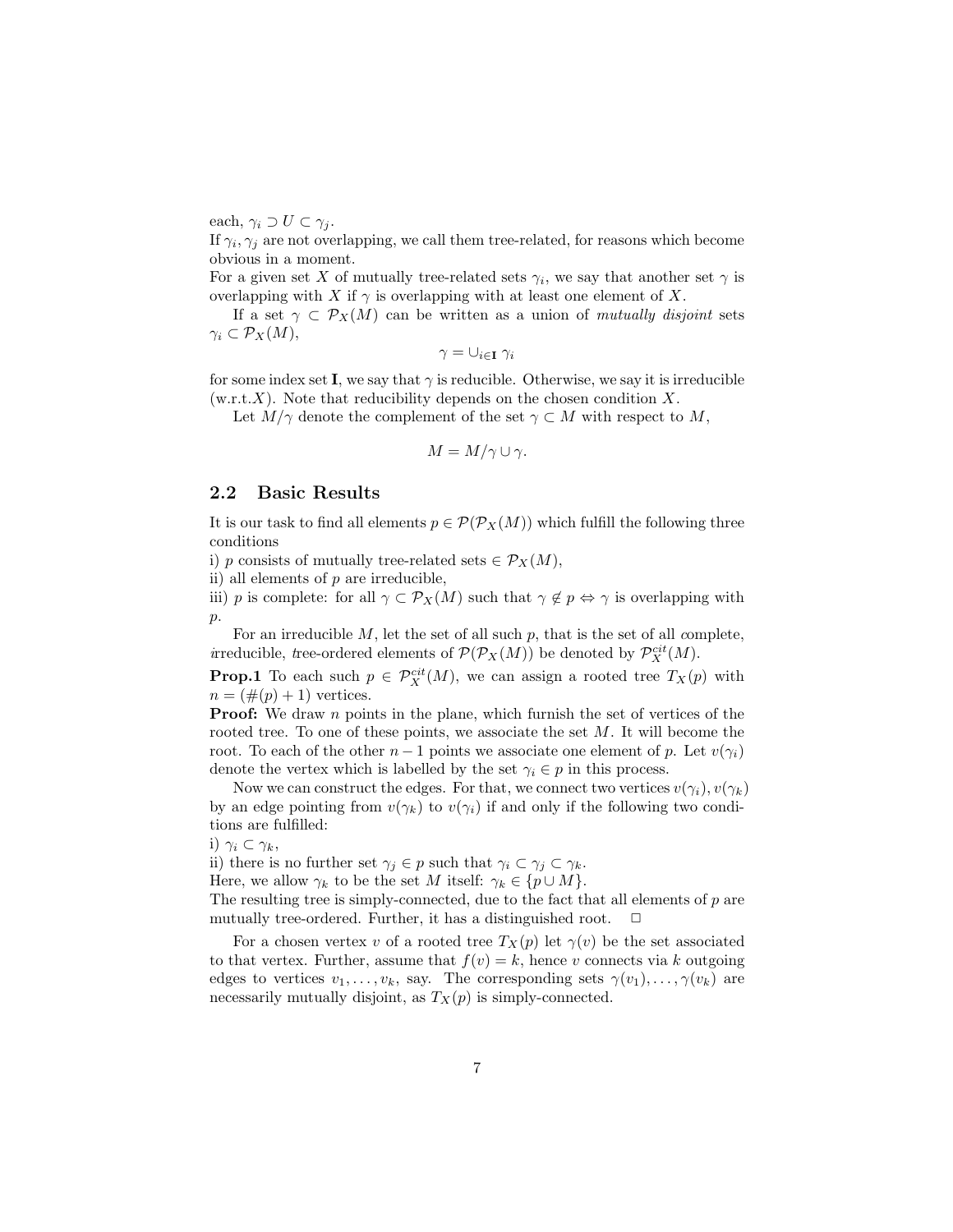Define

$$
\gamma_v := \cup_{i:=1}^{f(v)} \gamma(v_i).
$$

### **Prop.2**  $\mathcal{P}_X(\gamma(v)/\gamma_v) = \emptyset$ .

**Proof:**  $\gamma(v)$  is irreducible as it is an element of p. Hence  $\gamma(v)/\gamma_v \neq \emptyset$ . By definition,  $\gamma_v$  is the union of all sets  $\gamma(v_i) \in p$  which are subsets  $\gamma(v_i) \subset \gamma(v)$ . If there would be an element  $\gamma'$  in  $\mathcal{P}_X(\gamma(v)/\gamma_v)$ , this would imply that  $\gamma'$  is a non-overlapping subset of  $\gamma(v)$  which is not in  $\gamma_v$ . Contradiction.  $\Box$ 

The linear combination  $T_X(M)$  assigned to the irreducible set M is the sum

$$
T_X(M) := \sum_{p \in \mathcal{P}_X^{cit}(M)} T_X(p).
$$

For a reducible M we can write  $M = \bigcup_i M_i$  for some mutually disjoint irreducible sets  $M_i$ . We then set  $T_X(M) = \sum_i T_X(M_i)$ . <sup>1</sup>

An example might be in order. Let  $M = \{a, b, c\}$ . First, choose  $X = \emptyset$ . All subsets which contain more than one element are reducible. Thus,  $T_X(M)$  is the product  $t_1(a)t_1(b)t_1(c)$  of three disjoint roots, labelled  $\{a\}, \{b\}, \{c\}.$ 

Next, let  $X$  be the condition that  $a$  is contained in the subset but not  $c$ . Then,  $\{a\}$  and  $\{a, b\}$  are irreducible proper subsets.  $\mathcal{P}_X^{cit}(M)$  contains a single set  $p = \{\{a\}, \{a, b\}\}\$ , and we obtain  $T_X(p) = t_{3_1}$  (see Fig.(5)) with the set M labelling the root, which is connected to a vertex labelled by  $\{a, b\}$ , and finally this vertex is connected to a third one labelled by  $\{a\}.$ 

Finally, choose  $X$  to be the condition that  $a$  is contained in the subset. Then,  ${a}, {a}, {b}, {a}, {c}$  are irreducible proper subsets. The latter two are overlapping.  $\mathcal{P}_X^{cit}(M)$  consists of two elements  $p_1, p_2$ , say, where  $p_1 = \{\{a\}, \{a, b\}\}\$ and  $p_2 =$  $\{\{a\}, \{a, c\}\}\$ .  $T_X(p_1)$  and  $T_X(p_2)$  both realize  $t_{3_1}$  with appropriate decorations. Consider Fig.[\(6](#page-8-0)) for a visualization of these examples.

### 2.3 The Hopf algebra structure of  $\mathcal{P}_X(M)$

To each set M we can assign a depth  $d_X(M)$  as  $d_X(M) = n_v(T_X(M))$ , according to [\(12\)](#page-5-0). This gives us a decomposition on the set  $\mathcal M$  of all irreducible (w.r.t.X) finite sets through the grading by depth,

$$
\mathcal{M} = \mathcal{M}^{[1]} \cup \mathcal{M}^{[2]} \cup \ldots \cup \mathcal{M}[k] \cup \ldots,
$$

which obviously depends on the condition X. Here,  $\mathcal{M}^{[1]}$  are all sets M which have no proper subset which fulfills condition X, hence of depth  $d_X(M) = 1$ ,  $\mathcal{M}^{[2]}$  are all sets of depth two, such that all their proper subsets which fulfill X are from  $\mathcal{M}^{[1]}$ , and in general  $\mathcal{M}^{[k]}$  contains all sets of depth k, and hence has proper subsets of depth  $\leq k-1$ .

<sup>&</sup>lt;sup>1</sup>If there is more than one possibility to write M as a union of disjoint sets  $M_i$ , we sum over all trees which we obtain from the consideration of all possibilities how to decompose  $M$ into these various disjoint subsets. We will not meet this case in this paper, though.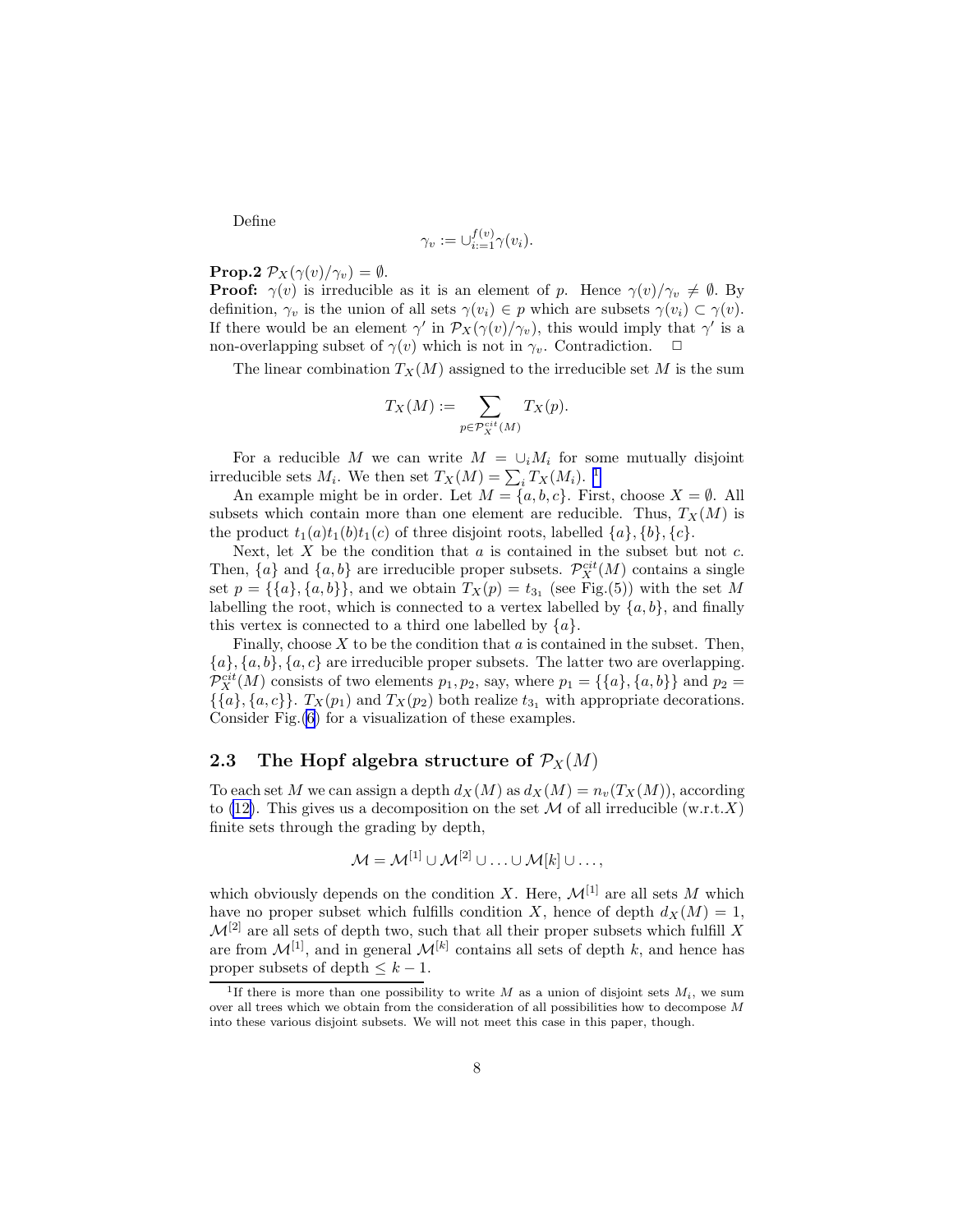<span id="page-8-0"></span>

Figure 6: The examples show how various  $T_X(\{a, b, c\})$  are generated by different conditions X. From top to bottom, we have i) $X = \emptyset$ , ii)X:  $a \in \gamma$ ,  $c \notin \gamma$ , iii)X:  $a \in \gamma$ .

We want to establish a Hopf algebra of rooted trees on  $M$ . For this, it is sufficient to study irreducible sets M. We will take elements of  $\mathcal{M}^{[1]}$  as primitive elements. By definition,  $T(M) = t_1(M)$  for  $M \in \mathcal{M}^{[1]}$ , which justifies this choice.

We call a set M non-overlapping, if  $\mathcal{P}_X(M)$  is tree-ordered, hence if all its subsets which fulfill  $X$  are tree related amongst each other.

**Prop.3** If M is non-overlapping,  $\#(\mathcal{P}_X^{cit}(M)) = 1$ .

**Proof:** All elements of  $\mathcal{P}_X(M)$  can be tree-ordered amongst themselves by assumption. As any element  $p \in \mathcal{P}_X^{cit}(M)$  is complete and contained in  $\mathcal{P}_X(M)$ , there can be only one such element  $p. \Box$ 

Two final definitions: If  $X$  is a given condition,

$$
\mathcal{P}_X(M) = \{ u \in \mathcal{P}(M) \mid \mathbf{X}(u) \},
$$

then, for  $\gamma \in \mathcal{P}_X(M)$ ,  $X_\gamma$  is defined to be the condition

$$
\mathcal{P}_{X_{\gamma}}(M) = \{ u \in \mathcal{P}(M) \mid \mathbf{X}(u) \text{ and } u \notin \{ \gamma \cup \mathcal{P}_X(\gamma) \} \}.
$$

We call a condition X an orderly condition if and only if  $T_{X_{\gamma}}(M) = T_X(M/\gamma)$ ,  $\forall \gamma \in \mathcal{P}_X(M)$ . This means that checking the condition X and then eliminating all elements of  $\mathcal{P}_X(M)$  which belong as well to  $\gamma \cup \mathcal{P}_X(\gamma)$  is the same as first eliminating  $\gamma$  and checking the condition X on the reduced set  $M/\gamma$ .

Let us give an example of an orderly condition.

**Example:** Consider a space Y and a set  $\sigma_Y$  of subsets of Y. Endow Y with the topology generated by  $\sigma_Y$  as a subbasis.<sup>2</sup> Endow any space  $Y/\gamma$ ,  $\gamma \in \sigma_Y$  with

<sup>&</sup>lt;sup>2</sup>Any set  $\sigma$  of subsets of a space generates a topology. The open sets are unions of finitely many intersections of elements of  $\sigma$ , and  $\sigma$  is the subbasis of this topology.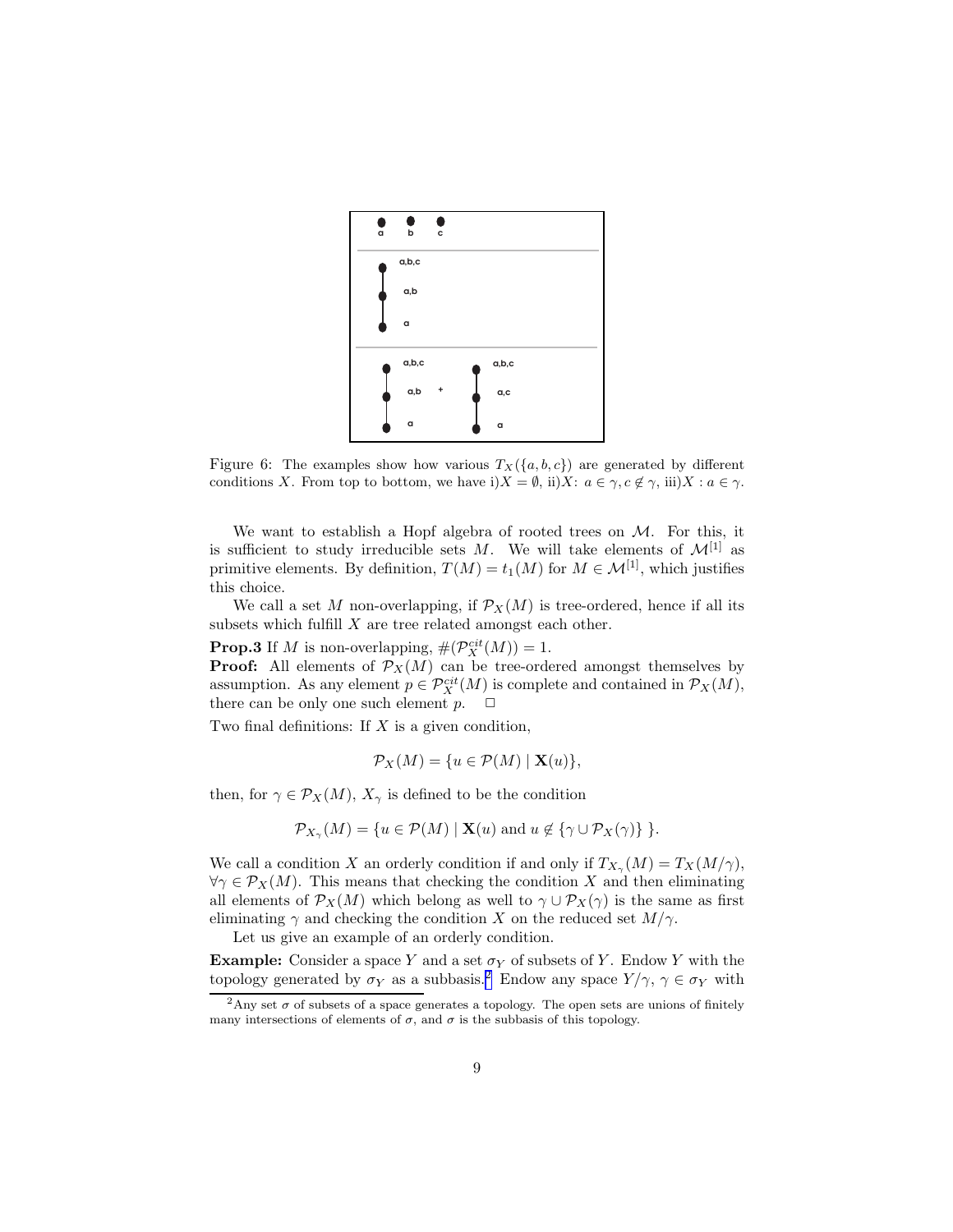<span id="page-9-0"></span>its induced topology, which is generated by the subbasis  $\{u/\gamma \mid u \in \sigma_Y\}$ . Let X be the condition that a subset  $\gamma \subset Y$  must fulfill  $\gamma \in \sigma_Y$  to be in  $\mathcal{P}_X(Y)$ . Then, X is an orderly condition. Indeed,  $T_X(Y/\gamma)$  is the forest  $T_X(Y)$  in which all vertices decorated by  $\gamma$  or its subsets in  $\mathcal{P}_X(\gamma)$  are deleted, and so is  $T_{X_\gamma}(Y)$ .

On the other hand, note that the examples in Fig.([6\)](#page-8-0) give non-orderly conditions for  $X \neq \emptyset$ .

We want to establish a Hopf algebra of rooted trees  $\mathcal{H}_R(\mathcal{M}^{[1]}\cup_{i=2}^{\infty}U^{[i]})$  which assigns to each  $M \in \mathcal{M}^{[k]}$  a sum of rooted trees  $T_M$  such that its coproduct takes the form

$$
\Delta(T_M) = \sum_{\gamma \subset N \atop \gamma \subset M} T_{\gamma} \otimes T_{M/\gamma}.
$$
 (13)

The sum is over all subsets  $\gamma \subset M$  such that  $\gamma$  fulfills condition X. We do not demand that  $\gamma$  is irreducible. It is thus allowed that  $\gamma$  is the union of disjoint sets  $\gamma_i$  which themselves fulfill condition X and are irreducible.

The notation  $\cup_{i=2}^{\infty} U^{[k]}$  refers to the iterative manner in which we will achieve our goal. To achieve our goal for sets M of depth one is trivial. We take  $\mathcal{M}^{[1]}$ as the set of decorations for  $\mathcal{H}_R$  and are done. Next, we will construct a set of decorations,  $U^{[2]}$  such that  $\mathcal{H}_R(\mathcal{M}^{[1]} \cup U^{[2]})$  achieves the desired goal for all sets of depth up to two. Then, we further enlarge this set by  $U^{[3]}$  so that the coproduct in  $\mathcal{H}_R(\mathcal{M}^{[1]}\cup U^{[2]}\cup U^{[3]})$  agrees with (13) for sets M of depth up to three and so on. In general, we show that if one has succeeded at depth  $k$  that there is a set of decorations  $U^{[k+1]}$  which are primitive under the coproduct of  $\mathcal{H}_R$ , such that one obtains the desired form (13).

It will turn out that  $T_M$  is a sum of rooted trees containing  $T_X(M)$ . Further,  $[T_M - T_X(M)]$  is a sum of rooted trees which fulfills  $n_v(T_M - T_X(M))$  $n_v(T_X(M)).$ 

For non-overlapping sets  $M$ , there is an immediate natural Hopf algebra structure  $\mathcal{H}_B(\mathcal{M}^{[1]})$ . It is natural in the sense that the coproduct assumes the form  $(13)$ :

**Prop.4** For non-overlapping sets  $M$  we have

$$
\Delta(T_X(M)) = \sum_{\gamma \subsetneq M} T_X(\gamma) \otimes T_{X_\gamma}(M). \tag{14}
$$

**Proof:** For non-overlapping sets M,  $T_X(M)$  is a single rooted tree  $T_X(M)$  =  $T_X(p)$ . Admissible cuts on this rooted tree and subsets  $\gamma$  in the sum are in one-to-one correspondence, by construction. Let  $\gamma_C$  be the set corresponding to the chosen admissible cut C. By the definition of  $T_X(\gamma)$ ,  $T_X(\gamma) = P^C(T_X(M))$ . Further,  $R^{C}(T_X(M))$  is the decorated tree which remains connected with the root under the admissible cut. By definition of  $X_{\gamma}$ ,  $T_{X_{\gamma}}(M) = R^{C}(T_{X}(M))$ as both rooted trees are obtained from  $T_X(M)$  by eliminating all vertices and edges corresponding to  $T_X(\gamma)$ . Further, by Prop.2 we can decorate the rooted tree  $T_X(M)$  with elements from  $\mathcal{M}^{[1]}$ .  $\Box$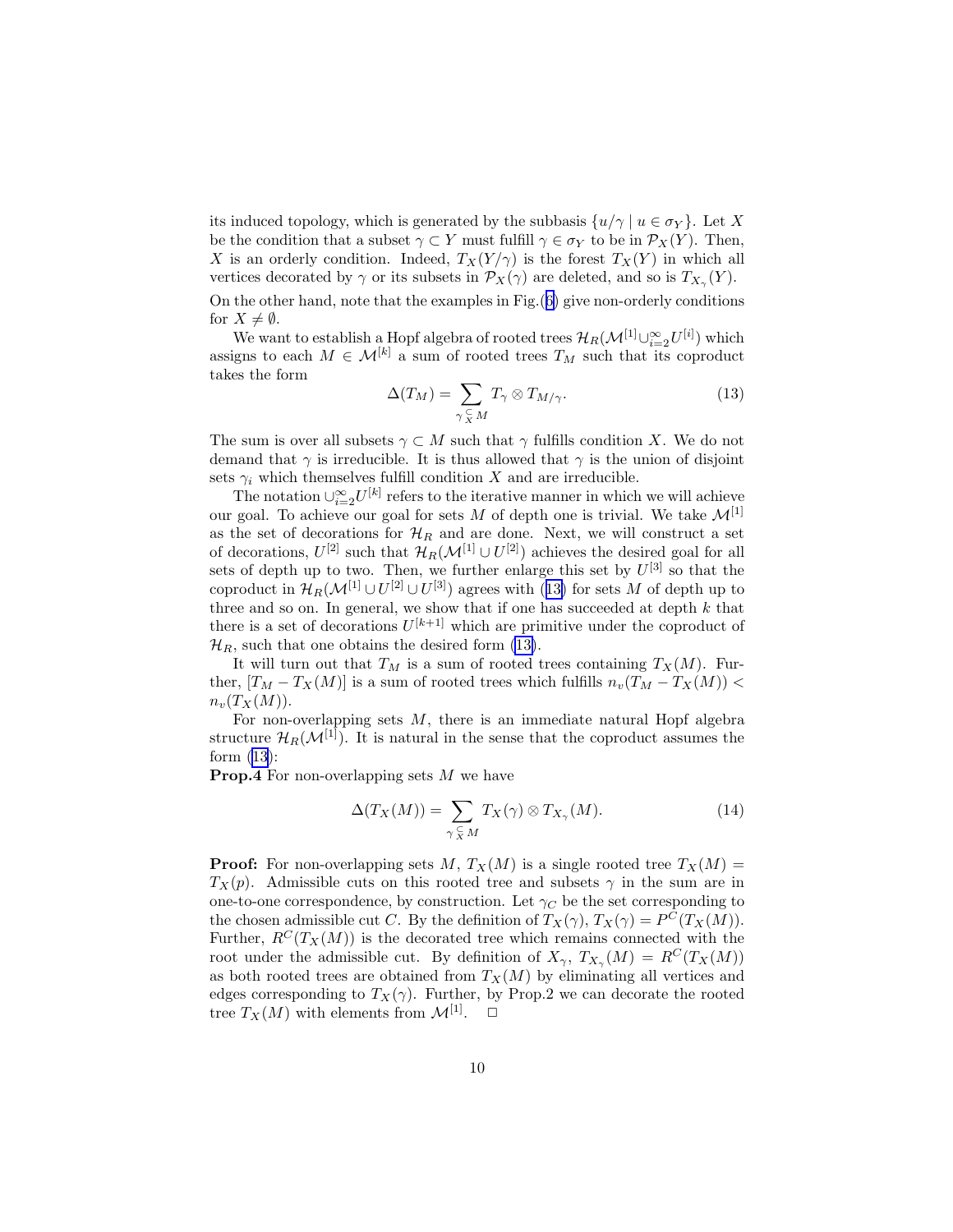Note that for an orderly condition  $X$ , [\(14](#page-9-0)) takes the form

$$
\Delta(T_X(M)) = \sum_{\gamma \subsetneq M} T_X(\gamma) \otimes T_X(M/\gamma). \tag{15}
$$

Hence we set

$$
T_{\gamma} = T_X(\gamma), \ T_{M/\gamma} = T_X(M/\gamma), \tag{16}
$$

toobtain the desired form ([13\)](#page-9-0) for all non-overlapping  $M \in \mathcal{M}^{nol}$ , the set of all sets  $M$  which are non-overlapping. This is consistent as if  $M$  is non-overlapping, so are all elements in  $\mathcal{P}_X(M)$ .

To simplify notation, let us assume in the following that  $X$  is an orderly condition. When we come to Feynman graphs in the next section, we will actually find the relevant condition  $X$  to be an orderly condition. However, the general case demands not much more than a replacement  $T_X(M/\gamma) \to T_{X_\gamma}(M)$ and a slightly refined decomposition of M.

So far, we found that all elements in  $\mathcal{M}^{nol}$  have the desired form. From now on let  $\Delta_1$  be the coproduct of  $\mathcal{H}_R(\mathcal{M}^{[1]})$ . We have just shown that it has the desired form on  $\mathcal{M}^{nol}$ . We stress that  $\Delta_1$  is defined on all rooted trees with decorations in  $\mathcal{M}^{[1]}$ .

We now want to show that for the other elements, which are overlapping sets M, we can find a Hopf algebra of rooted trees with a coproduct which has the desired form([13\)](#page-9-0), by simply adding more decorations. As an aside, we will gain a systematic decomposition into primitive elements, which corresponds to a skeleton expansion at the level of QFT, as we will see later on.

We will proceed by induction on the depth. There are no overlapping sets M in  $\mathcal{M}^{[1]}, \mathcal{M}^{[1]} \subset \mathcal{M}^{nol}$ .

Hence we start the induction by considering sets in  $\mathcal{M}^{[2]}$ . We want to construct a Hopf algebra of rooted trees  $\mathcal{H}_R(\mathcal{M}^{[1]} \cup U^{[2]})$  such that its coproduct  $\Delta_2$ again can be written in the form ([13\)](#page-9-0).  $U^{[2]}$  is a set of decorations, hence we demand  $\Delta_2(u) = u \otimes 1 + 1 \otimes u$ ,  $\forall u \in U^{[2]}$ .

Let  $M \in \mathcal{M}^{[2]}$  be irreducible and overlapping. Then, each  $p \in \mathcal{P}_X^{[cit]}(M)$  is in  $\mathcal{M}^{[1]}$ .

Let us assign to  $M$  an element  $T_M$  and set

$$
\Delta_2(T_M) = T_M \otimes 1 + 1 \otimes T_M + \sum_{\gamma \subset M \atop \gamma \subset M} T_\gamma \otimes T_{M/\gamma}.
$$

Due to the definition of  $\mathcal{P}_X^{cit}(M)$  this can be written as

$$
\Delta_2(T_M) = T_M \otimes 1 + 1 \otimes T_M + \sum_{p \in \mathcal{P}_X^{cit}(M)} T_p \otimes T_{M/p}.
$$

But  $p \in \mathcal{M}^{[1]}$  and  $M/p \in \mathcal{M}^{[1]}$ , hence  $T_p = T_X(p)$ ,  $T_{M/p} = T_X(M/p)$ , by (16).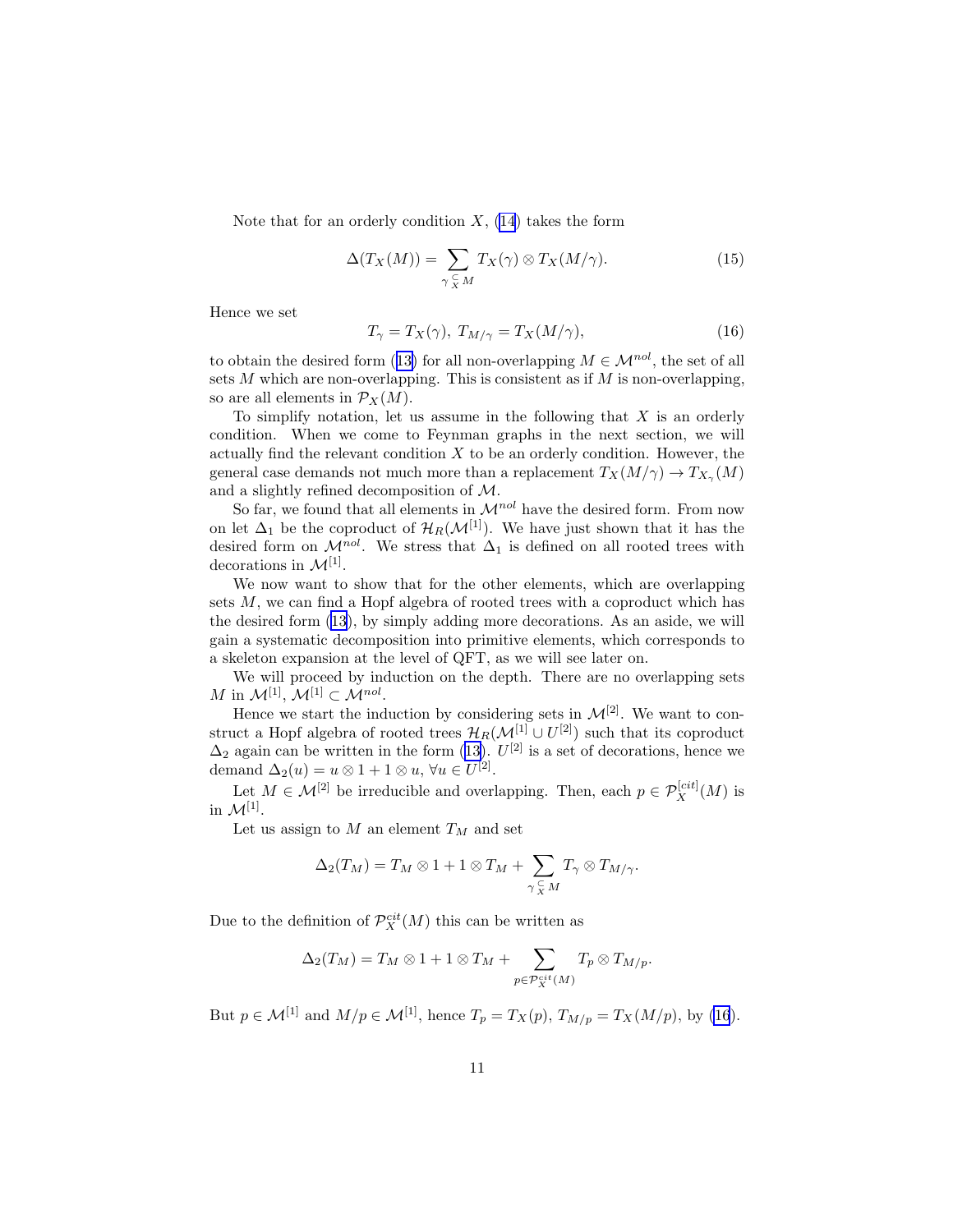<span id="page-11-0"></span>Also, the coproduct  $\Delta_1$  of  $\mathcal{H}_R(\mathcal{M}^{[1]})$  is defined on the sum of rooted trees  $T_X(M)$  and reads

$$
\Delta_1(T_X(M)) = T_X(M) \otimes 1 + 1 \otimes T_X(M) + \sum_{p \in \mathcal{P}_X^{cit}(M)} T_X(p) \otimes T_X(M/p).
$$

Thus, we find that, for  $U_M := T_M - T_X(M)$ ,

$$
\Delta_2(U_M)=U_M\otimes 1+1\otimes U_M.
$$

 $U_M$  reveals itself to be a primitive element with respect to  $\Delta_2$ . This suggests to define  $U^{[2]}$  via the union of all elements  $U_M = T_M - T_X(M)$  where M is of depth two and overlapping. As  $U_M$  is primitive we identify it with a decoration  $u_M$  of the tree  $t_1$ ,  $t_1(u_M) = U_M$  and obtain

$$
U^{[2]} = \{u_M \mid t_1(u_M) = T_M - T_X(M), \ M \in \mathcal{M}^{[2]} \land M \notin \mathcal{M}^{nol}\}\tag{17}
$$

Hence we find that  $\Delta_2$  is the coproduct of the Hopf algebra of rooted trees

$$
\mathcal{H}_R(\mathcal{M}^{[1]}\cup U^{[2]}),
$$

where  $U^{[2]}$  is the set of decorations corresponding to primitive elements  $U_M \equiv$  $T_M - T_X(M)$ , M being an overlapping set in  $\mathcal{M}^{[2]}$ . The primitive elements of this Hopf algebra are  $t_1(M)$ ,  $M \in \mathcal{M}^{[\tilde{1}]}$  and the elements  $U_M$  defined above.

Note that the element  $T_M$  is resolved into the linear combination of trees  $T_M = T_X(M) + t_1(u_M)$ , as desired. Note further that we can write the coproduct  $\Delta_2$  as

$$
\Delta_2(T_M) = T_M \otimes 1 + 1 \otimes T_M + (id - E \circ \bar{e}) \otimes (id - E \circ \bar{e}) \Delta_1(T_X(M)),
$$

where  $E: \mathbf{Q} \to \mathcal{H}_R$  is given by  $E(q) = q1$ . Obviously we left the counit  $\bar{e}$ unchanged,  $\bar{e}(1) = 1$ ,  $\bar{e}(T) = 0$ ,  $\forall T \neq 1$ .

At this point the attentive reader might ask why we not simply set  $T_M =$  $T_X(M)$ ,as this would still deliver the natural form ([13\)](#page-9-0). But our point is to show that any attempt to find a Hopf algebra which has the natural form [\(13](#page-9-0)) will be a Hopf algebra of rooted trees, with an appropriate set of primitive elements. This completely puts the combinatorical problem of renormalization at rest and settles its algebraic structure as determined by the Hopf algebra structure of rooted trees, which, fascinatingly, not only describes renormalization but also the combinatorics of the diffeomorphism group[[4](#page-24-0)].

Let us continue then. Thus, let  $M \in \mathcal{M}^{[k]}$  be irreducible and overlapping. Assume we found a Hopf algebra of rooted trees  $\mathcal{H}_R(\mathcal{M}^{[1]}\cup_{i=2}^k U^{[i]})$  with coproduct  $\Delta_k$  such that in this Hopf algebra there is a linear combination  $T_M$  of elements such that the coproduct obtains the form [\(13](#page-9-0)),

$$
\Delta_k(T_M) = T_M \otimes e + e \otimes T_M + \sum_{\gamma \subsetneq M} T_{\gamma} \otimes T_{M/\gamma}.
$$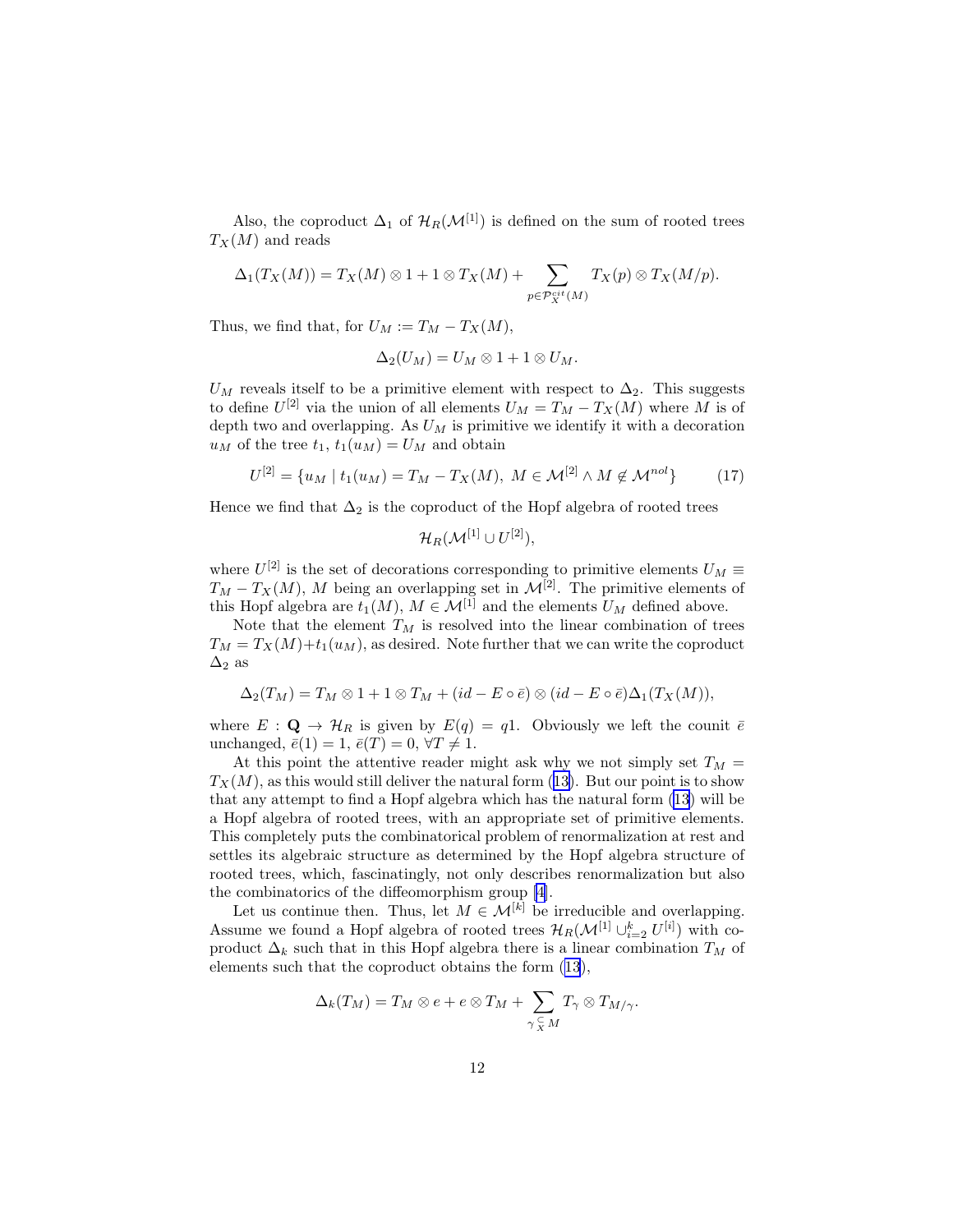We want to induce that the same holds for  $M_+ \in \mathcal{M}^{[k+1]}$ .

=

Let  $\gamma_X^{\subset} M_+$  be given, and let  $M_+ \in \mathcal{M}^{[k+1]}$  be overlapping. Then, consider all the terms in

$$
\Delta_1[T_X(M_+)] = \sum_{p \in \mathcal{P}_X^{cit}(M_+)} \left[ \sum_{\text{adm.cts. } C^p \text{ of } T_X(p)} P^{C(p)}[T_X(p)] \otimes R^{C(p)}[T_X(p)] \right],
$$

which correspond to the set  $\gamma$ . This is well-defined: any two overlapping sets  $\gamma, \gamma' \in \mathcal{P}_X(M_+)$  will correspond to branches of different trees  $T_X(p), T_X(p')$ , as elements  $p, p'$  are tree-ordered. Further, each single elementary cut corresponds to some subset  $\gamma \in M_+$ . We can thus organize the above sum in groups of terms corresponding to  $\gamma_X^C M_+$ . Finally, the completeness of all elements of  $\mathcal{P}_X^{cit}(M_+)$ guarantees that all admissible cuts which correspond to  $\gamma$  conspire to give  $T_X(\gamma)$ , and all terms on the other side of the tensorproduct conspire to give  $T_X(M_+/\gamma)$ , for an orderly condition  $X$ . We get

$$
\Delta_1[T_X(M_+)] = \sum_{p \in \mathcal{P}_X^{cit}(M_+)} \left[ \sum_{\text{adm.cts. } C^p \text{ of } T_X(p)} P^{C(p)}[T_X(p)] \otimes R^{C(p)}[T_X(p)] \right]
$$

$$
= \sum_{\gamma \subsetneq M_+} T_X(\gamma) \otimes T_X(M_+/\gamma). \tag{18}
$$

Now we have to take care of the difference between  $T_X(\gamma)$  and  $T_\gamma$ , and between  $T_X(M_+/\gamma)$  and  $T_{M_+/\gamma}$ .

We first take care of all possible differences between  $T_X(\gamma)$  and  $T_\gamma$ . Consider all  $\gamma \in \mathcal{P}_X(M_+)$ . First, we consider all such  $\gamma$  which are in  $\mathcal{M}^{[2]}$  and overlapping. In the coproduct (18) we find a term  $T_X(\gamma)$  on the lhs.  $T_X(\gamma) \otimes T_X(M_+/\gamma)$ is actually a sum of terms (as on both sides are sums of trees in general) which carries a natural product structure indicated by the tensorproduct. For each term in this sum, there is a well-defined set of edges corresponding to the admissible cut which gives  $\gamma$ . Gluing both sides,  $T_X(\gamma)$  and  $T_X(M/\gamma)$ , together along these edges gives back  $T_X(M_+),$ 

$$
T_X(M) = T_X(\gamma) \wedge_{\gamma} T_X(M/\gamma).
$$

Here  $\wedge_{\gamma}$  refers to the gluing process along the edges which are cut when we obtain  $T_X(\gamma)$  on the lhs of the tensorproduct. Instead, we glue  $T_\gamma = T_X(\gamma) + U_\gamma$ back along these edges ('surgery along edges'), for all overlapping  $\gamma \in \mathcal{M}^{[2]}$ . Call the new sum of trees

$$
T_2(M_+) = T_\gamma \wedge_\gamma T_X(M/\gamma).
$$

It has the form  $T_X(M_+) + T_2$ , where  $n_v(T_2) = n_v(T_X(M_+)) - 1$ .

It further has the property that all cuts corresponding to such a  $\gamma$  in  $T_2(M_+)$ will give  $T_{\gamma}$  on the lhs, if we employ  $\Delta_2[T_2(M_+)]$ .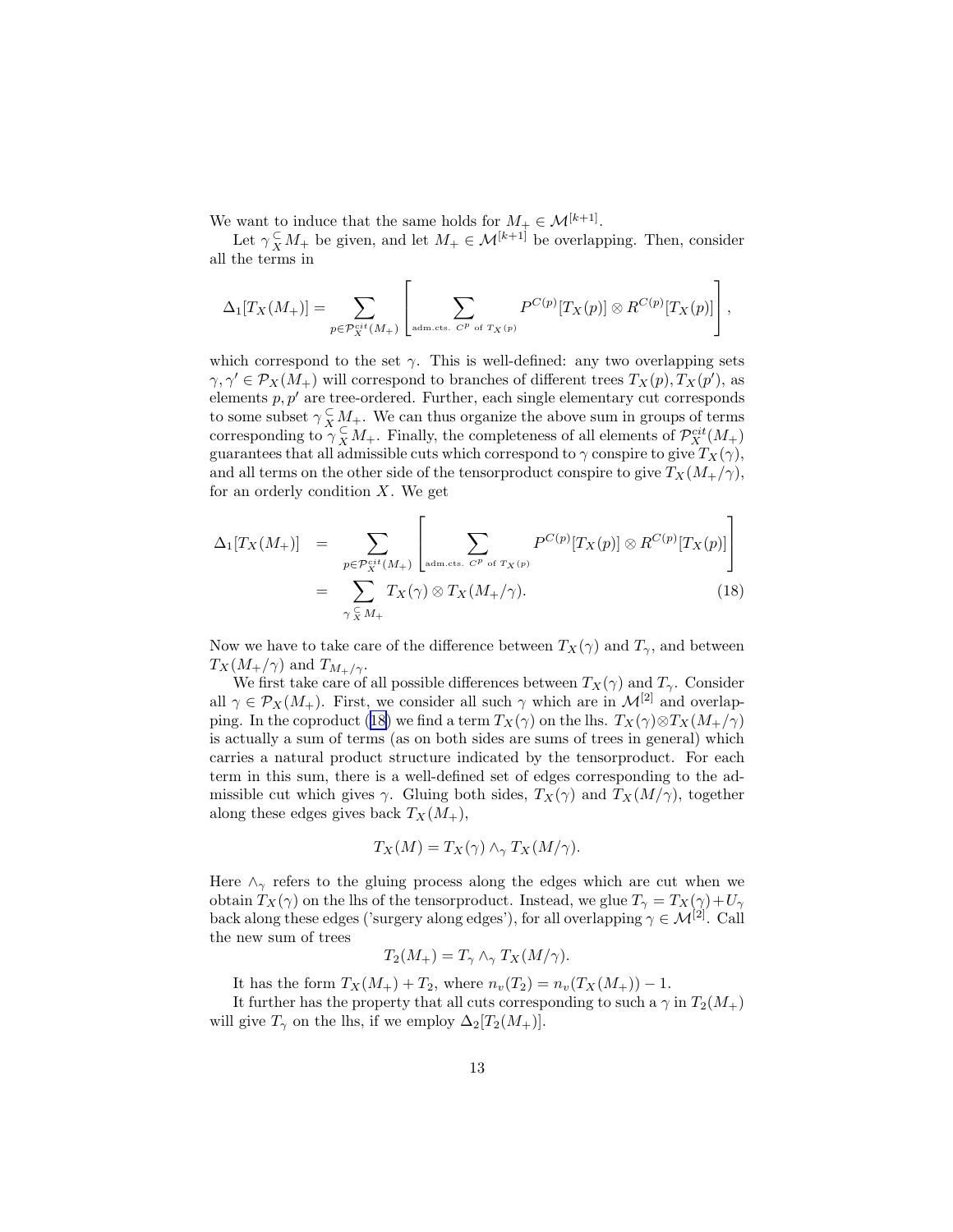Now we consider all  $\gamma \in \mathcal{P}_X(M_+)$  which are overlapping and in  $\mathcal{M}^{[3]}$ . We use the product structure of  $T_2(M)$  under  $\Delta_2$  and glue back  $T_\gamma$  for  $T_2(\gamma)$ . We continue in this manner for all overlapping  $\gamma \in \mathcal{P}_X(M_+)$  in ascending order until we reach  $\gamma \in \mathcal{M}^{[k]}$ . Call the resulting sum of trees  $T_k(M)$ .

In a similar manner, we then replace  $T_k(M/\gamma)$  by  $T_{M/\gamma}$  starting with  $M/\gamma \in$  $\mathcal{M}^{[2]}$ . We finally obtain a sum of trees  $\tilde{T}(M) = T_X(M) +$  terms of lower depth.

By construction,  $\Delta_k(T(M) - T_X(M))$  contains all the terms which distinguish  $\sum_{\gamma \subsetneq M} T_{\gamma} \otimes T_{M/\gamma}$  from  $\Delta(T_X(M))$ . Notably,  $\Delta_k$  acts on  $\check{T}(M)$ , as it is a sum of rooted trees with decorations in  $\mathcal{M}^{[1]} \cup_{i=2}^{k} U^{[i]}$ .

Hence we get

$$
\Delta_k(\breve{T}(M)) = \breve{T}(M) \otimes e + e \otimes \breve{T}(M) + \sum_{\gamma \subsetneq M} T_{\gamma} \otimes T_{M/\gamma}.
$$

We now set

$$
\Delta_{k+1}(T_M) := T_M \otimes e + e \otimes T_M + (id - \overline{e}) \otimes (id - \overline{e}) \Delta_k(\overline{T}(M)).
$$

Then, again,  $U_M := T_M - \check{T}(M)$  is a primitive element for  $\Delta_{k+1}$ , and thus  $\Delta_{k+1}$ becomes the coproduct of a Hopf algebra of rooted trees  $\mathcal{H}_R(\mathcal{M}^{[1]}\cup_{i=2}^{k+1} U^{[i]}),$ where  $U^{[k+1]}$  is the set of elements  $U_M$ , with M an overlapping set of depth  $k+1$ , thus in  $\mathcal{M}^{[k+1]}$ . We have, in analogy to the case  $k=2$ ,

$$
U^{[k+1]} = \{u_M \mid t_1(u_M) = T_M - \check{T}(M), \ M \in \mathcal{M}^{[k+1]} \land M \notin \mathcal{M}^{nol}\},\tag{19}
$$

which works iteratively as  $\check{T}$  uses only decorations obtained from trees with degree  $\leq k$ .

Hence, algorithmically, one needs to determine all elements  $\gamma \in \mathcal{P}_X(M)$ , and then all elements in the corresponding  $\mathcal{P}_X(\gamma)$ , and so on. Eventually, one ends considering elements of depth two, whose decorations can be immediately determined, by [\(17](#page-11-0)). One then works up with the grading.

We conclude that the natural coproduct([13\)](#page-9-0) is the coproduct of the Hopf algebra of rooted trees based on an appropriate set of decorations, constructed iteratively starting at depth two and using induction on the grading by depth.

Regarding an arbitrary Feynman graph as a set of edges and vertices, it needs powercounting and a determination of (one-particle irreducible) subgraphs to determine the skeleton expansion, and hence all decorations, iteratively, as the examples in the next section will exhibit.

## 3 Overlapping Divergences

We will apply the notions established in the previous section to sets of propagators and vertices which constitute Feynman graphs. We will order Feynman graphs by the depth of the rooted trees assigned to them. Below, we will define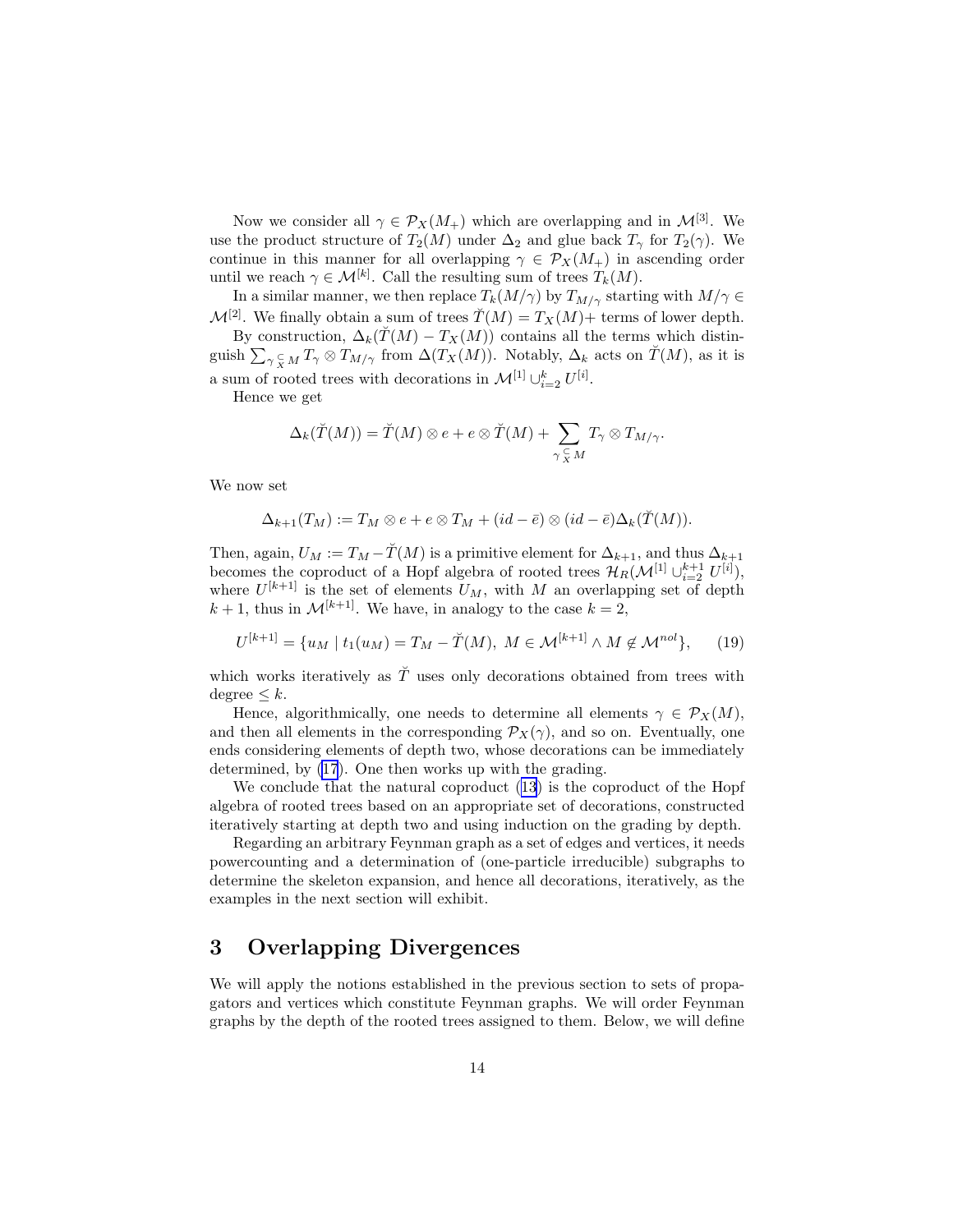<span id="page-14-0"></span>an orderly condition  $X$  which can be tested by powercounting. The elementary fact that Feynman integrals allow for a well-defined degree of divergence essentially allows to use this degree of divergence as the crucial check on subgraphs, regarded as subsets of edges and vertices. One-particle irreducibility is the other demand which we choose for convenience.

For each one-particle irreducible (1PI) superficially divergent Feynman graph Γ we denote by  $\{\Gamma\}$  the set of its propagators and vertices.

Let X be the condition: for any set  $\{\gamma\} \subset {\Gamma}$  of propagators and vertices  $\mathbf{X}(\{\gamma\})$  is true if and only if  $\gamma$  constitutes a one-particle irreducible superficially divergent subgraph of Γ.

Further, to  $\mathbf{X}(\{\Gamma\}/\{\gamma\})$  we associate the graph  $\Gamma/\gamma$  which we obtain if we shrink  $\gamma$  in  $\Gamma$  to a point.

#### **Prop.5** X is an orderly condition.

**Proof:**  $\#(P_X(\{\Gamma\}/\{\gamma\})) = \#P_{X_{\{\gamma\}}}(M)$ . Assume that two elements of either of these two sets correspond to the same two subgraphs of Γ. Then, if they are overlapping, nested or disjoint in one of these two sets, they are so in the other as well.  $\square$ 

We are interested in the set  $\mathcal{P}_X(\{\Gamma\})$ . For a 1PI Feynman graph  $\Gamma, T_X(\{\Gamma\})$ is the forest assigned to it in the sense of the previous section. In general,  $T_X(\{\Gamma\})$  will be a sum of rooted trees  $T_X(p), p \in \mathcal{P}_X^{cit}(\{\Gamma\})$ . Note further that  $\{\Gamma\}$  is irreducible with respect to X for all 1PI graphs  $\Gamma$ .

Define the depth  $d(\Gamma)$  as

$$
d(\Gamma) := n_v(T(\{\Gamma\})),
$$

as before. This depth is well-defined for any Feynman graph.

Feynman diagrams without subdivergences thus have depth one, as they correspond to the rooted tree  $t_1$  decorated by the set  $\{\Gamma\}.$ 

Each Feynman diagram has a well-defined depth and thus we have a decomposition on the set of all Feynman graphs  $\mathcal{FG}$ ,

$$
\mathcal{FG}=\mathcal{FG}^{[0]}\cup\mathcal{FG}^{[1]}\cup\mathcal{FG}^{[2]}\cup\mathcal{FG}^{[3]}\cup\ldots
$$

Here  $\mathcal{FG}^{[0]}$  corresponds to superficially convergent graphs. We are interested in graphs in  $\mathcal{FG}^{[n]}$ ,  $n \geq 1$ .

To Feynman graphs of depth one we assign the rooted tree  $t_1$ , decorated by the corresponding element of  $\mathcal{F}\mathcal{G}^{[1]}$ . The elements of this set furnish the set of primitive elements of the Hopf algebra  $\mathcal{H}_R(\mathcal{FG}^{[1]})$  of decorated rooted trees.

The results of the previous section show that for each Feynman graph  $\Gamma \in$  $\mathcal{FG}^{[k]}$ , we find a sum of associated rooted tree  $T_{\Gamma}$  and a coproduct given by

$$
\Delta(T_{\Gamma}) = 1 \otimes T_{\Gamma} + T_{\Gamma} \otimes 1 + \sum_{\gamma \subset \Gamma} T_{\gamma} \otimes T_{\Gamma/\gamma}.
$$
 (20)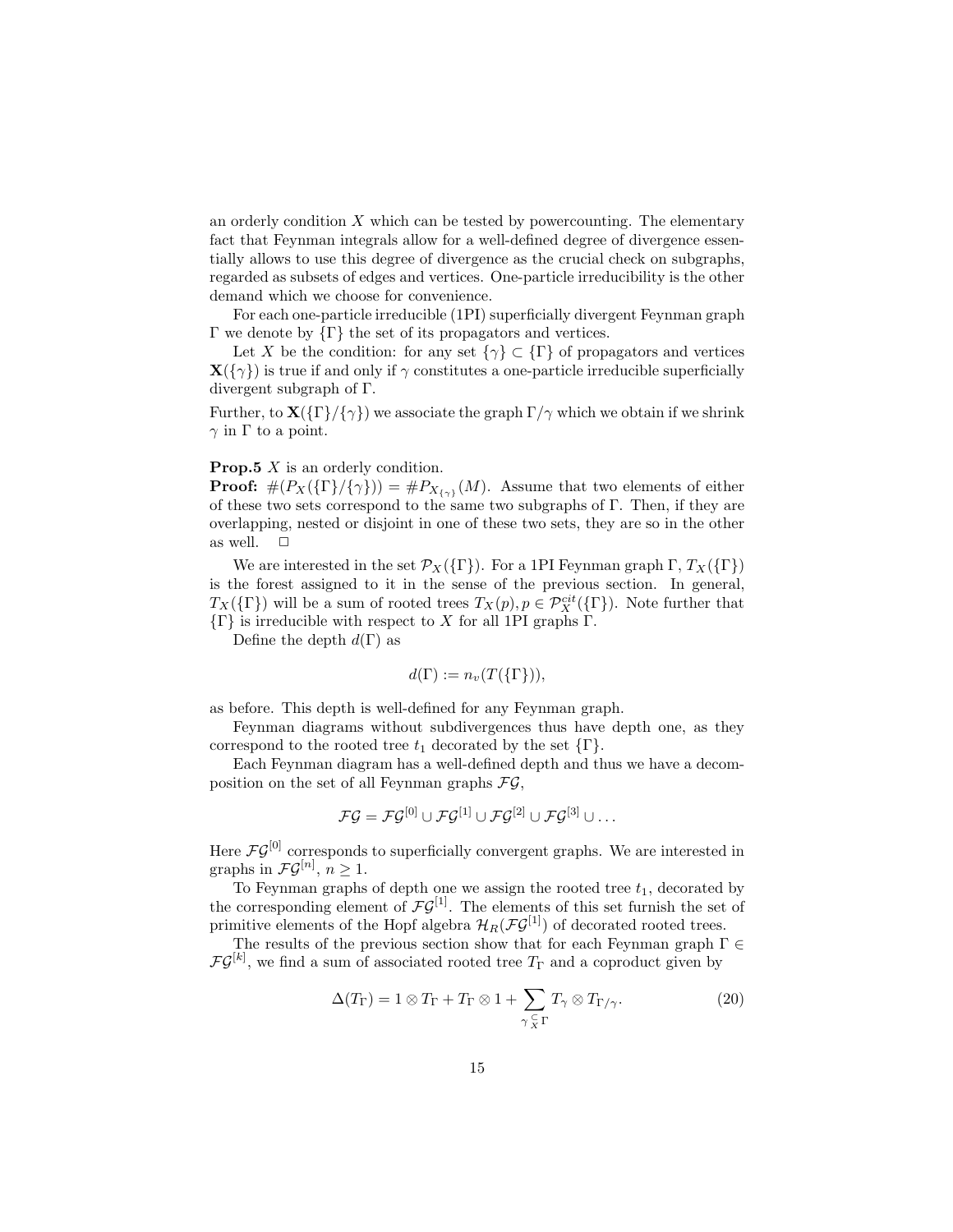<span id="page-15-0"></span>Here,  $T_{\Gamma}$  is a sum of rooted trees with decorations in  $\mathcal{FG}^{[1]}$  and in  $\cup_{i=2}^{k} U^{[i]}$ , primitive elements in the Hopf algebra of rooted trees, obtained from Feynman graphs without subdivergences (which, as said earlier in this paper, includes graphs which have other subgraphs reduced to a point in them) and iteratively constructed primitive elements in  $U^{[i]}$  as described in the previous section.

We will soon see explicit examples which indeed show that the so constructed elements are indeed primitive, hence correspond to analytic expressions without subdivergences.

At this stage, we can justify the notation of [\[2](#page-24-0)] or[[4\]](#page-24-0), where vertices of rooted trees where decorated by elements of  $\mathcal{FG}^{[1]}$  [[4\]](#page-24-0), which in the same spirit were used as letters of parenthesized words in[[2\]](#page-24-0). In Prop. 2 we labelled each vertex v of  $T({\{\Gamma\}})$  by a subset  ${\{\gamma\}}$  corresponding to a subgraph  $\gamma$  in our context.  $\gamma$ itself can have further subdivergences. But then, condition X and Prop. 2 ensure that we could as well label vertices by elements of  $\gamma(v)/\gamma_v$ , which correspond to graphs without subdivergences.

Before we come to examples, let us first make sure that we really get Zimmermann's forest formula from [\(20](#page-14-0)).

### 3.1 Derivation of the forest formula

To the coproduct [\(20](#page-14-0)) belongs an antipode given by

$$
S(T_{\Gamma}) = -T_{\Gamma} - \sum_{\gamma \subset \Gamma} S[T_{\gamma}] T_{\Gamma/\gamma}, \qquad (21)
$$

as one immediately checks. As it is an antipode in a Hopf algebra of rooted trees, it can be written as a sum over all cuts. Set  $T_{\Gamma} = \sum_i T_i$  for some decorated rooted trees  $T_i$ . Then,

$$
S(T_{\Gamma}) = \sum_{i} \sum_{\text{all cuts } C_i \text{ of } T_i} (-1)^{n_{C_i}} P^{C_i}(T_i) R^{C_i}(T_i). \tag{22}
$$

Each such cut corresponds to a renormalization forest, which we obtain if we box the corresponding subgraphs in Γ, and vice versa [\[4](#page-24-0)]. <sup>3</sup>

Now, let  $\phi$  be a Q-linear map which assigns to  $T_{\Gamma}$  the corresponding Feynman integral. Further, let  $\phi_R = \tau_R \circ \phi$  be a map which assigns to  $T_{\Gamma}$  the corresponding Feynman integral, evaluated under some renormalization condition R. Hence, from  $T_{\Gamma}$  we obtain via  $\phi$  a Feynman integral  $\phi(T_{\Gamma})$  in need of renormalization.  $\tau_R$  modifies this Feynman integral, in a way such that the result contains the divergent part of this integral. Essentially,  $\tau_R$  extracts the divergencesof  $\phi(T_{\Gamma})$  in a meaningful way [[6\]](#page-24-0). Hence, as  $\tau_R$  isolates divergences faithfully, differences  $(id - \tau_R)(\phi(T_\Gamma))$  eliminate divergences in Feynman integrals. Depending on the chosen renormalization scheme  $R$ , one can adjust finite

<sup>3</sup>Note that we can easily identify maximal forests here (in the sense of renormalization theory), by using the  $B_-\$  operator on the trees  $T_i$ .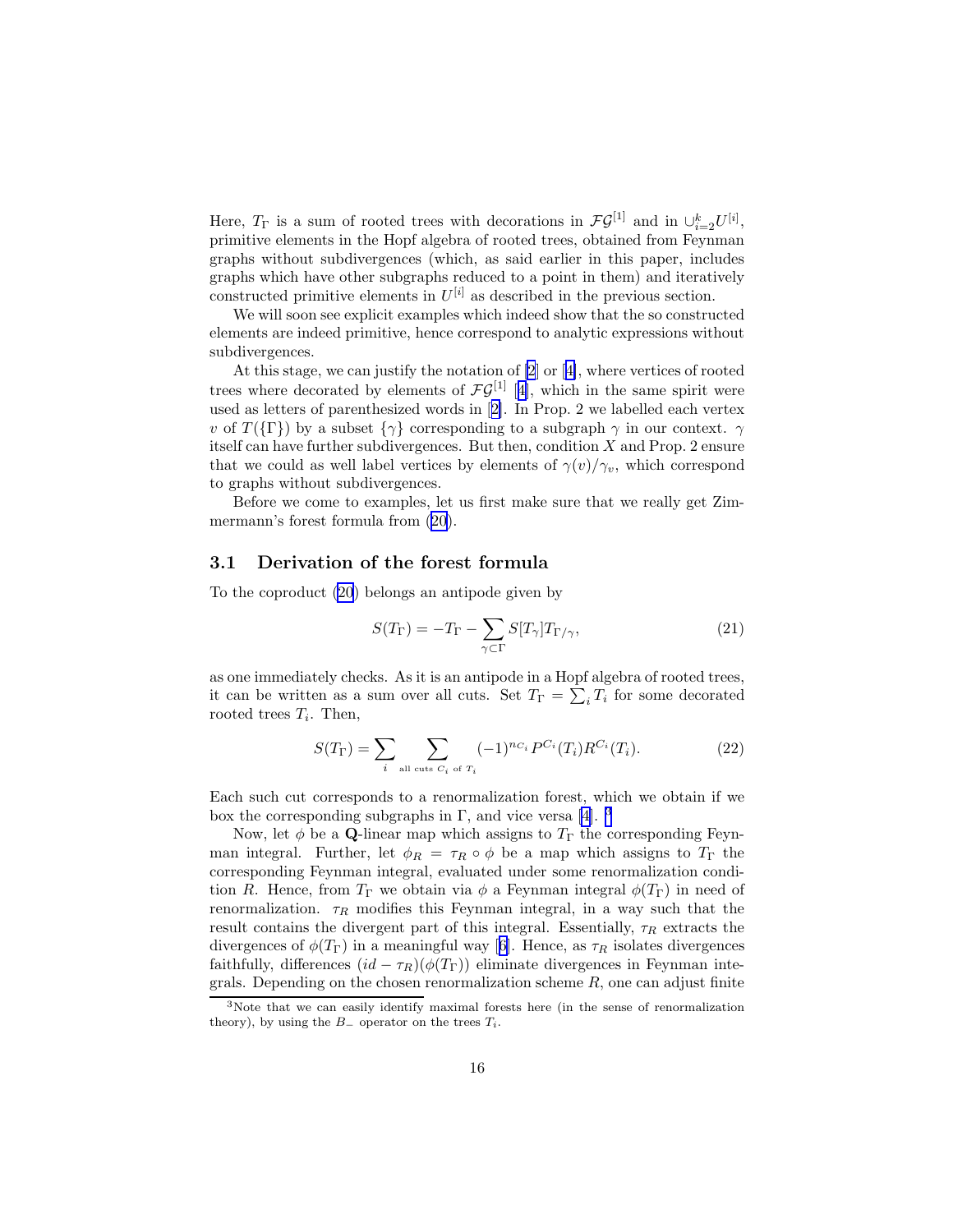parts to fulfil renormalization conditions. A detailed study of this freedom from the Hopf algebra viewpoint can be found in[[9\]](#page-24-0).

We remind the reader of Sweedler's notation:  $\Delta(T_{\Gamma}) = \sum T_{\Gamma(1)} \otimes T_{\Gamma(2)}$ . Let us consider the antipode  $\bar{e}(T_{\Gamma})$  using Sweedler's notation:

$$
0 = \bar{e}(T_{\Gamma}) = \sum S(T_{\Gamma(1)})T_{\Gamma(2)}.
$$

This map vanishes identically. Note that it can also be written as

$$
m[(S \otimes id)\Delta(T_{\Gamma})] \equiv \bar{e}(T_{\Gamma}) = 0.
$$

But this map gives rise to a much more interesting map, by composition with φ,

$$
T_{\Gamma} \to \Gamma_R := m[(S_R \otimes id)(\phi \otimes \phi) \Delta(T_{\Gamma})].
$$

This map associates to the Feynman graph  $\Gamma$  represented by a unique sum of rooted trees the renormalized Feynman integral  $\Gamma_R$  [[2, 4\]](#page-24-0).

Its usual definition

$$
\Gamma_R = (id - \tau_R) \left[ \Gamma + \sum_{\gamma \subset \Gamma} Z_{\gamma} \Gamma / \gamma \right],
$$
\n(23)

is recovered if we define

$$
S_R[\phi(T_\gamma)] \equiv Z_\gamma = -\tau_R(\gamma) - \tau_R \left[ \sum_{\gamma' \subset \gamma} Z_{\gamma'} \gamma / \gamma' \right]. \tag{24}
$$

This map is derived from the antipode

$$
S[T_{\gamma}] = -T_{\gamma} - \sum_{\gamma' \subset \gamma} S[T_{\gamma'}] T_{\gamma/\gamma'}.
$$
\n(25)

Using  $\phi$  to lift this to Feynman graphs, and using the freedom to alter corresponding analytic expressions according to renormalization schemes R one obtains (24).

Note that if one defines

$$
\phi_R = S_R \circ \phi \circ S,
$$

one has  $S_R \circ \phi = \phi_R \circ S$  and hence

$$
S_R[\phi(T_\gamma)] = \tau_R \left[ -\phi(T_\gamma) - \sum_{\gamma' \subset \gamma} \phi_R(S[T_{\gamma'}])\phi(T_{\gamma/\gamma'}). \right]
$$
(26)

Hence,in accordance with [[2, 4](#page-24-0)] we find the Z-factor of a graph  $\gamma$  as derived from the antipode in the Hopf algebra of rooted trees. Above, in (23), we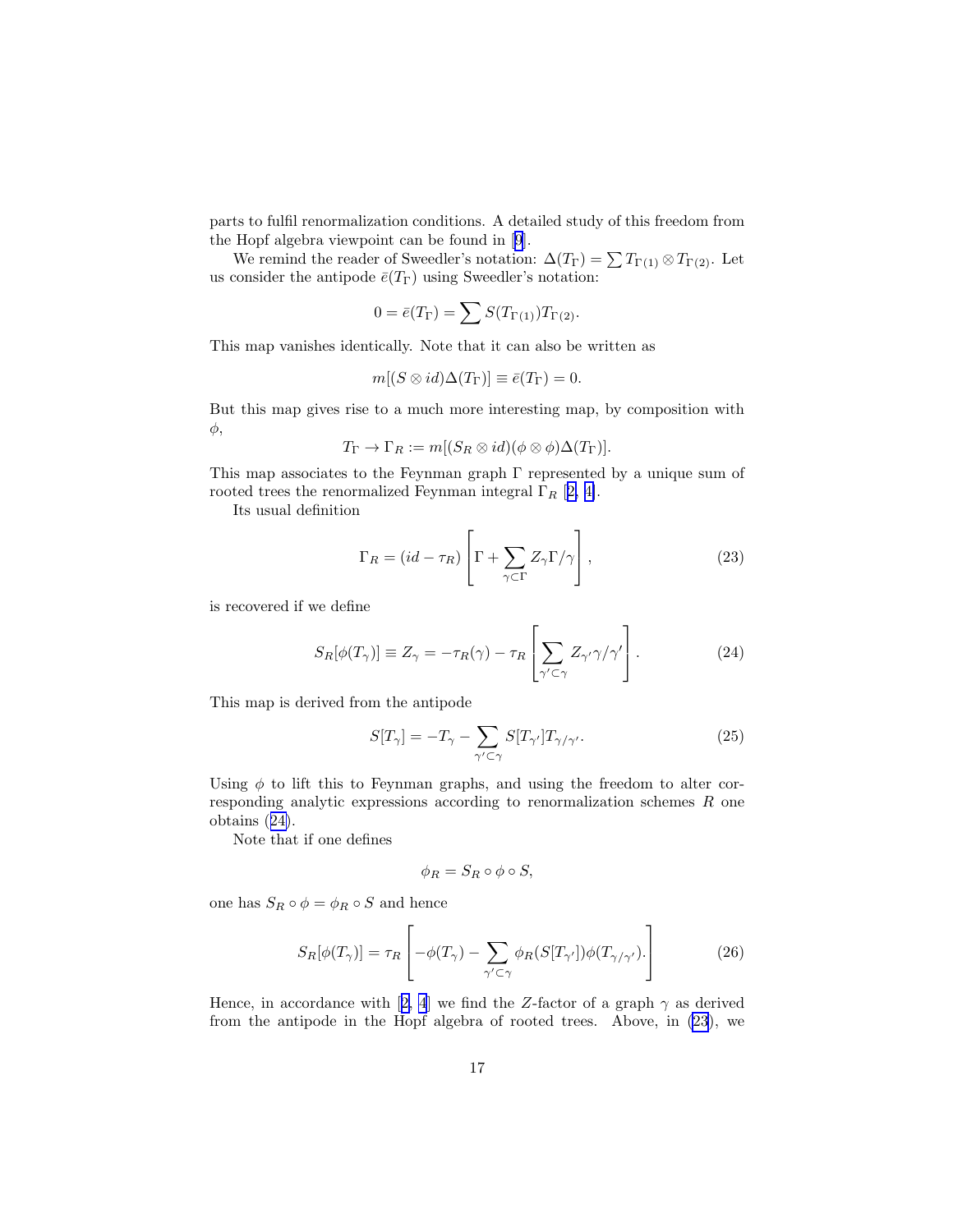recovered the original forest formula in its recursive form. The non-recursive formis recovered with the same ease, using  $(22)$  $(22)$  $(22)$  instead of  $(21)$  $(21)$   $[2, 4]$  $[2, 4]$  $[2, 4]$  $[2, 4]$ . It reads

$$
\Gamma_R = (id - \tau_R) \left[ \sum_i \sum_{\text{all normal cuts}} (-1)^{n_{C_i}} \phi_{\tau_R}(P^{C_i}(T_i)) \phi(R^{C_i}(T_i)) \right]
$$

in a form which makes its finiteness obvious when we take into account that the operation  $\tau_R$  is defined to leave divergences unaltered.  $\phi_{\tau_R}(P^{C_i}(T_i))$  implies an iterative application of  $\tau_R$  as governed by the unique boxes (the forests of classical renormalization theory) associated with normal cuts [\[4\]](#page-24-0). Explicit realizations will be given elsewhere [\[9](#page-24-0)], as well as a more detailed discussion of renormalization schemes, renormalization group equations, operator product expansions and relations to cohomological properties of renormalizations.

### 3.2 Examples

We start with a simple example. Let  $v_1, v_2, \omega_1, \omega_2, \omega_3$  be the Feynman graphs indicatedin Fig. $(7)$ . We then have, switching to a notation in PW's [[2\]](#page-24-0), <sup>4</sup>

$$
T_X(\omega_3) = ((v_1)\omega_1) + ((v_2)\omega_2), \tag{27}
$$

$$
T_{\omega_3} = ((v_1)\omega_1) + ((v_2)\omega_2) + (U_{\omega_3}), \tag{28}
$$

$$
(U_{\omega_3}) = (T_{\omega_3}) - [((v_1)\omega_1) + ((v_2)\omega_2)], \qquad (29)
$$

$$
\Delta[T_{\omega_3}] = T_{\omega_3} \otimes e + e \otimes T_{\omega_3} + (v_1) \otimes (\omega_1) + (v_2) \otimes \omega_2. \tag{30}
$$

The graphs belong to  $\mathcal{FG}^{[2]}$ .

Note that  $U_{\omega_3}$  gives us the skeleton corresponding to this graph. It is a primitive element, and thus free of subdivergences. And indeed, for any choice of momentum transfer and masses in  $v_i$ ,  $\phi(U_{\omega_3})$  is an analytic expression free of subdivergences. Any representation of  $T_{\Gamma}$  in terms of Feynman integrals shows that the expressions corresponding to such  $U_{\Gamma}$  are free of subdivergences. An instructive example is given in the appendix of[[4\]](#page-24-0), where it is shown how graphs in  $\phi^3$  theory explicitly realize the results derived here on general grounds. Similar results can be found in[[2, 3, 7](#page-24-0)].

Next, in Fig.[\(8](#page-18-0)), we consider examples taken from  $\mathcal{FG}^{[3]}$ .

This time, we find the following results

$$
T_X(\omega_4) = (((v_2)v_3)\omega_2) + (((v_3)v_1)\omega_1) + ((v_3)(v_2)\omega_2), \tag{31}
$$

$$
\tilde{T}(\omega_4) = ((v_2)U_{\omega_5}) + ((v_3)U_{\omega_3}),
$$
\n(32)

$$
T_{\omega_4} = (((w_2)v_3)\omega_2) + (((v_3)v_1)\omega_1) + ((v_3)(v_2)\omega_2) + ((v_2)U_{\omega_5}) + ((v_3)U_{\omega_3}) + U_{\omega_4}.
$$
 (33)

<sup>&</sup>lt;sup>4</sup>For example, in this notation  $((v_1)\omega_1)$  corresponds to the tree  $t_2$ , with its root decorated by  $\omega_1$  and the other vertex decorated by  $v_1$ . Decorated rooted trees and PW's on an alphabet of decorations are in one-to-one correspondence [\[4](#page-24-0)].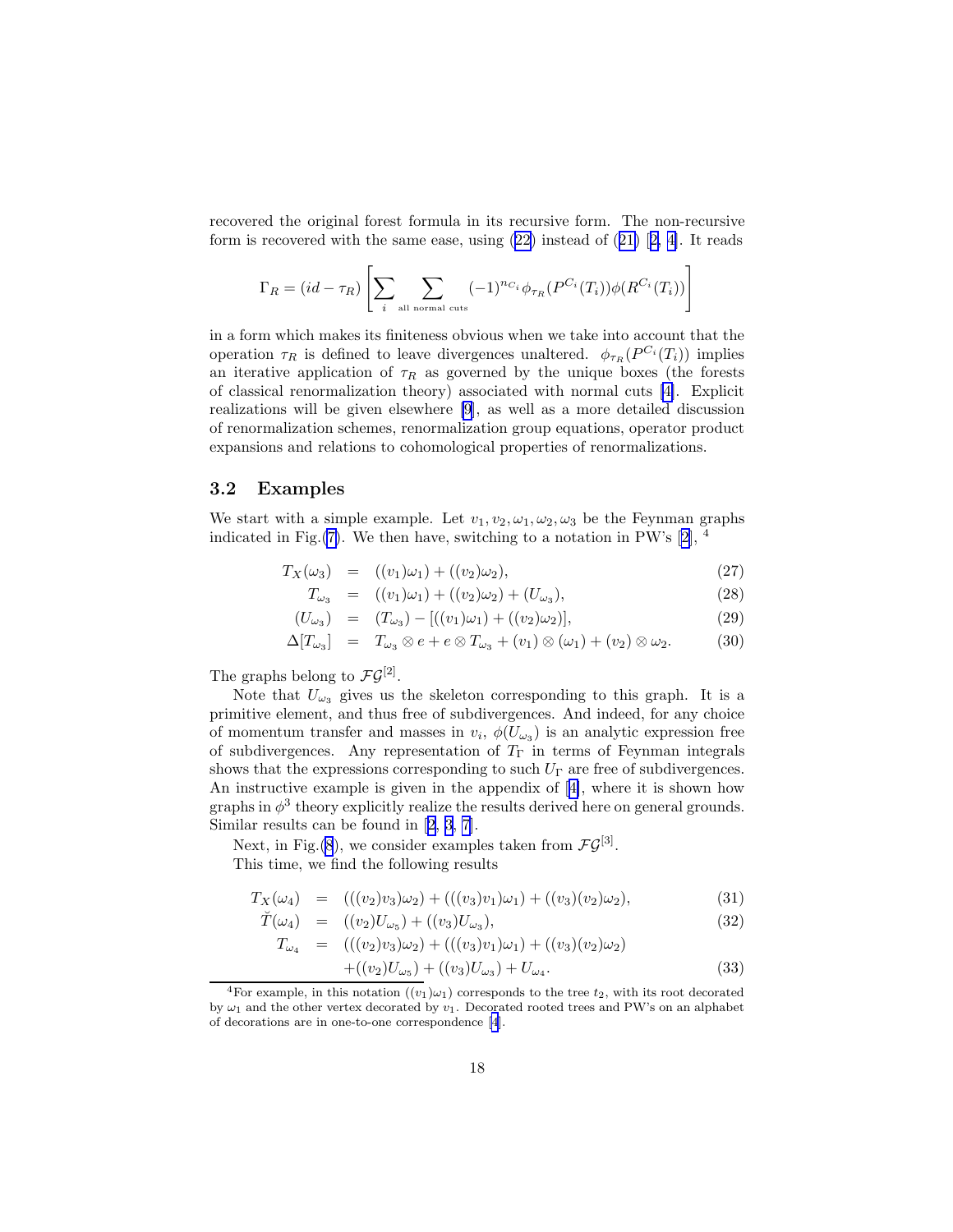<span id="page-18-0"></span>

Figure 7: A graph from  $\mathcal{F}\mathcal{G}^{[2]}$  and its subgraphs. We read it as a graph in Yang-Mills theory in four dimensions say, with straight lines being fermions. In the first row, we see the graph  $\omega_3$ . Below, we see its two subgraphs  $v_1, v_2$  and in the bottom row we see the graphs  $\omega_1 = \omega_3/v_1$  and  $\omega_2 = \omega_3/v_2$ .



Figure 8: Graphs from  $\mathcal{F}\mathcal{G}^{[3]}$  and their subgraphs. At the top, we see the graph  $\omega_4$ . Apart from the subgraphs in the previous figure, we find two more subgraphs, the vertex  $v_3$  and the self-energy  $\omega_5 = \omega_4/v_2$ , both given in the second row. In the third row, we define the three-loop fermion self-energy  $\Sigma_3$ . It involves the same subgraphs as before, plus a new graph  $\Sigma_1 = \Sigma_3/\omega_3$ . Finally, at the bottom, we see the graph  $\omega_6$ .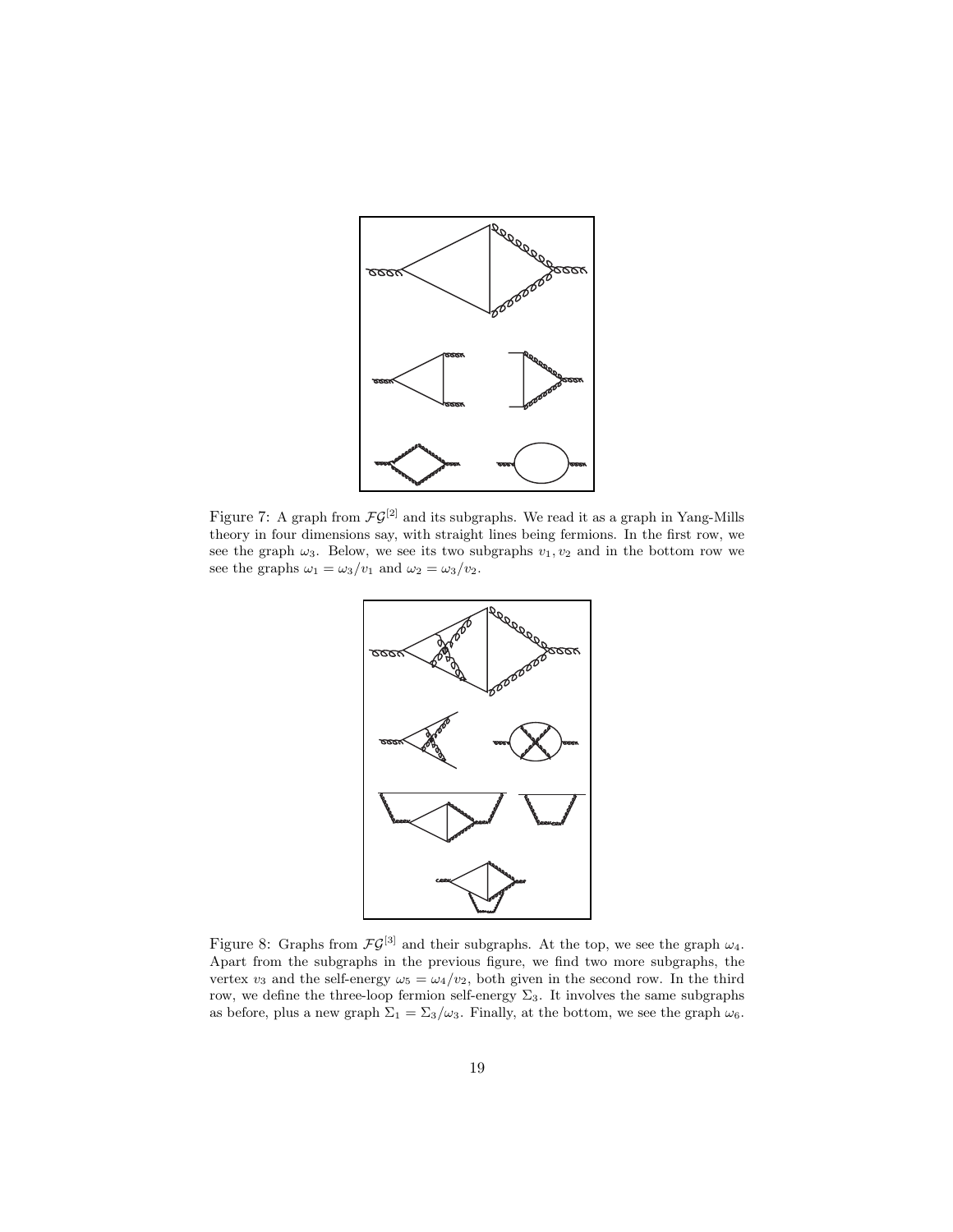$$
\Delta(T_{\omega_4}) = T_{\omega_4} \otimes e + e \otimes T_{\omega_4}
$$
  
+2(v<sub>2</sub>) \otimes ((v<sub>3</sub>)\omega<sub>2</sub>) + (v<sub>3</sub>) \otimes ((v<sub>1</sub>)\omega<sub>1</sub>) + (v<sub>3</sub>) \otimes ((v<sub>2</sub>)\omega<sub>2</sub>)  
+((v<sub>2</sub>)v<sub>3</sub>) \otimes (\omega<sub>2</sub>) + ((v<sub>3</sub>)v<sub>1</sub>) \otimes (\omega<sub>1</sub>) + (v<sub>3</sub>)(v<sub>2</sub>) \otimes (\omega<sub>2</sub>)  
+ (v<sub>2</sub>) \otimes (U<sub>\omega\_5</sub>) + (v<sub>3</sub>) \otimes (U<sub>\omega\_3</sub>). (34)

Now,

$$
2(v_2) \otimes ((v_3)\omega_2) + (v_3) \otimes ((v_1)\omega_1) + (v_3) \otimes ((v_2)\omega_2)
$$
  
+ $(v_2) \otimes (U_{\omega_5}) + (v_3) \otimes (U_{\omega_3})$   
=  $(v_2) \otimes T_{\omega_5} + (v_3) \otimes T_{\omega_3}$ ,

as

$$
T_{\omega_5} = U_{\omega_5} - 2((v_3)\omega_2),
$$
  
\n
$$
T_{\omega_3} = U_{\omega_3} - ((v_2)\omega_2) - ((v_1)\omega_1).
$$

For the other graphs in Fig.([8\)](#page-18-0) we find

$$
T_{\Sigma_3} = (((v_1)\omega_1)\Sigma_1) + (((v_2)\omega_2)\Sigma_1) + ((U_{\omega_3})\Sigma_1),
$$

and

$$
T_{\omega_6} = (((v_2)v_1)\omega_1) + (((v_2)v_2)\omega_2) + ((v_2)U_{\omega_3}).
$$

We invite the reader to confirm that the coproduct on these expressions has the desired form([13](#page-9-0)).

Finally, Figs.([9](#page-20-0)[,10,](#page-21-0)[11](#page-22-0)) shows how the transition from  $T_X(\Gamma)$  to  $T_{\Gamma}$  is achieved in terms of surgery along edges. We start with an example taken from  $\phi^3$  theory in six dimensions. We consider a quadratically divergent two-point function as given in the figures. Fig.[\(9](#page-20-0)) gives  $T_X(\Gamma)$ . It consists of six decorated rooted trees. In the figure, we give the decorations not by primitive elements, but by full subgraphs. The decoration by primitive elements is obtained, in accordance with Prop.2, if we divide by the decorations at outgoing vertices. That there are six decorated trees if a consequence of the internal product structure of the graph: there is a subgraph  $\gamma_2$  with  $\#(\mathcal{P}_X^{cit}(\gamma_2))=2$ , and the complement graph  $\Gamma/\gamma_2$  has  $\#(\mathcal{P}_x^{cit}(\Gamma/\gamma_2))=3.$ 

Fig.([10\)](#page-21-0) adds the terms for the transition  $T_X(\gamma) \to T_\gamma$ . This is only nontrivial for the case that  $\gamma$  is the indicated overlapping two-loop two-point function  $\gamma_2$ . Finally, Fig.([11\)](#page-22-0) shows the additional terms generated from the complement graphs  $\Gamma/\gamma$ .

Let us end this section with a few remarks concerning the various sorts of overlapping divergences. Most prominent and most severe are overlapping quadratic divergences, as one encounters typically in (gauge)-boson propagators, let it be gauge theory in four dimensions of  $\phi^3$  theory in six, considered in the above examples. Typically, the overlapping subdivergences are provided by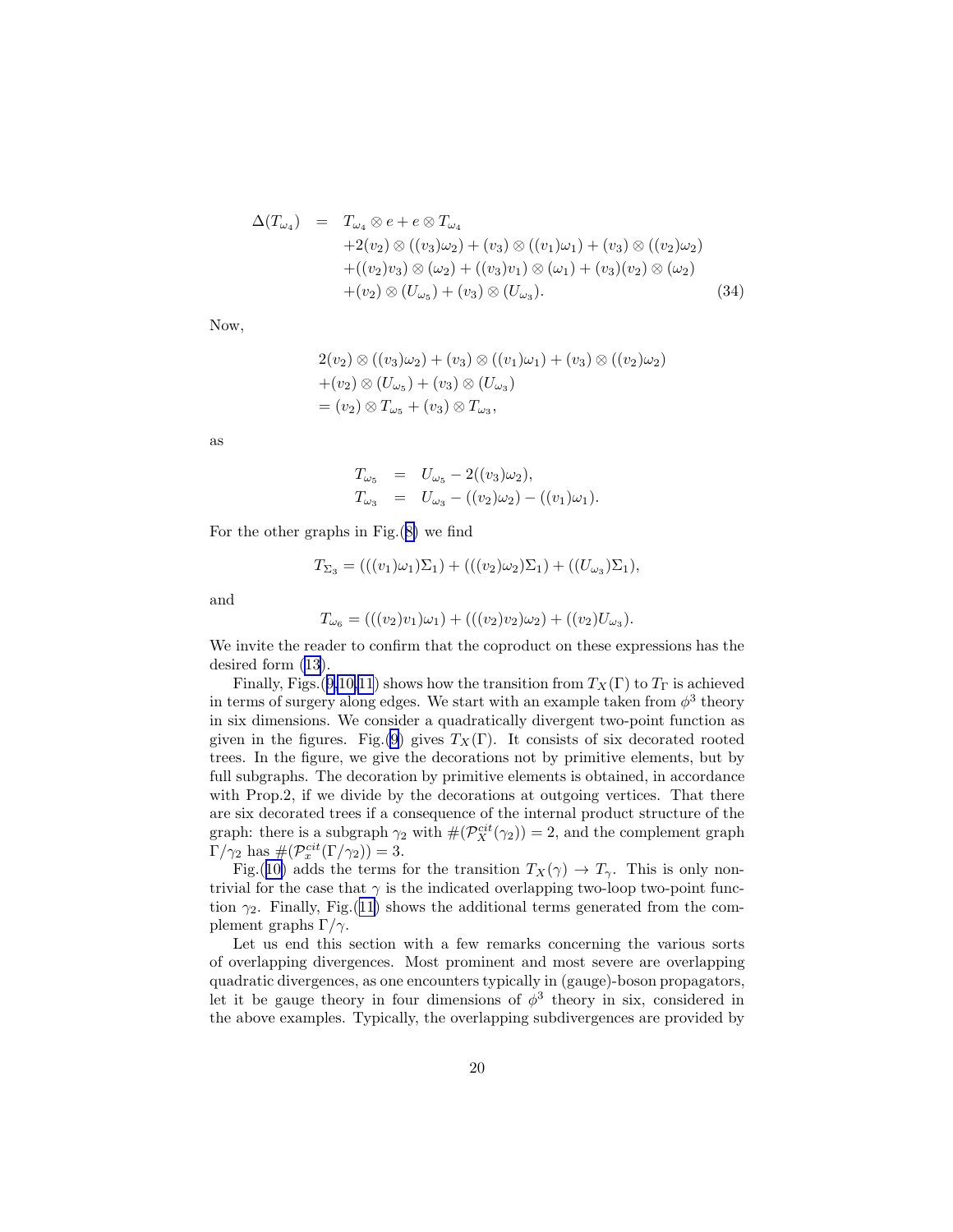<span id="page-20-0"></span>

Figure 9: Surgery along edges delivers the transition from  $T_X(\Gamma)$  to  $T_\Gamma$ . We first give  $T_X(\Gamma)$ , where  $\Gamma$  is the five-loop graph indicated at the roots. All six rooted trees in this figure have to be added to give  $T_X(\Gamma)$ .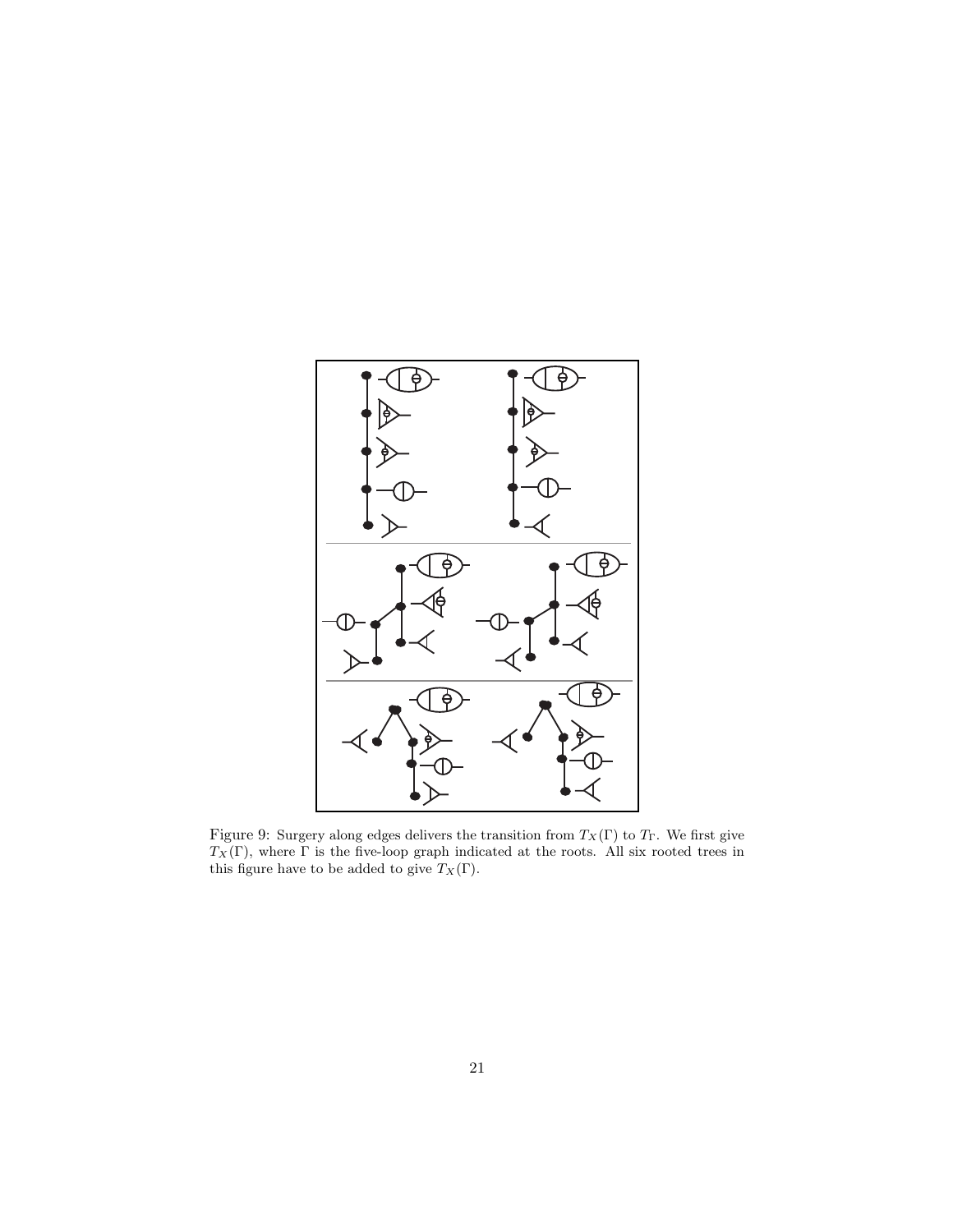<span id="page-21-0"></span>

Figure 10: Now we add the results of replacing  $T(\gamma)$  by  $T_{\gamma}$ .

vertex corrections, and hence we have two sets which overlap. Characteristically, the two overlapping subdivergences can be eleminated by two derivatives with respect to an external momentum, one for each of them. This then generates new decorations of logarithmic degree of divergence. An illuminating example for this situation is given in the appendix of [\[4](#page-24-0)].

Overlapping degrees of divergences can come in other degrees of divergence, and in other configurations. For example, in non-abelian Yang-Mills theory one can have overlapping divergent Feynman graphs with a logarithmic degree of divergence, where one has three sets which mutually overlap with each other.<sup>5</sup>

## 4 Conclusions

Starting from set-theoretic notions, we showed how the forest formula underlying renormalization theory is *ad initio* derived from the Hopf algebra of rooted trees. At the same time, we constructed a systematic way how to obtain the skeleton expansion in any QFT, given by elements  $U_M$ . We derived the original nonrecursive forest formula of Zimmermann from the Hopf algebra of rooted trees, as well as the recursive formulation. The results of[[5\]](#page-24-0) are in full accordance with our results and are a specification of the general result presented here.

<sup>5</sup>A tetrahedron formed out of gluons, with three external gluons coupling to three sides of the tetrahedron which form a triangle is an appealing three-loop example only involving three-gauge-boson vertices.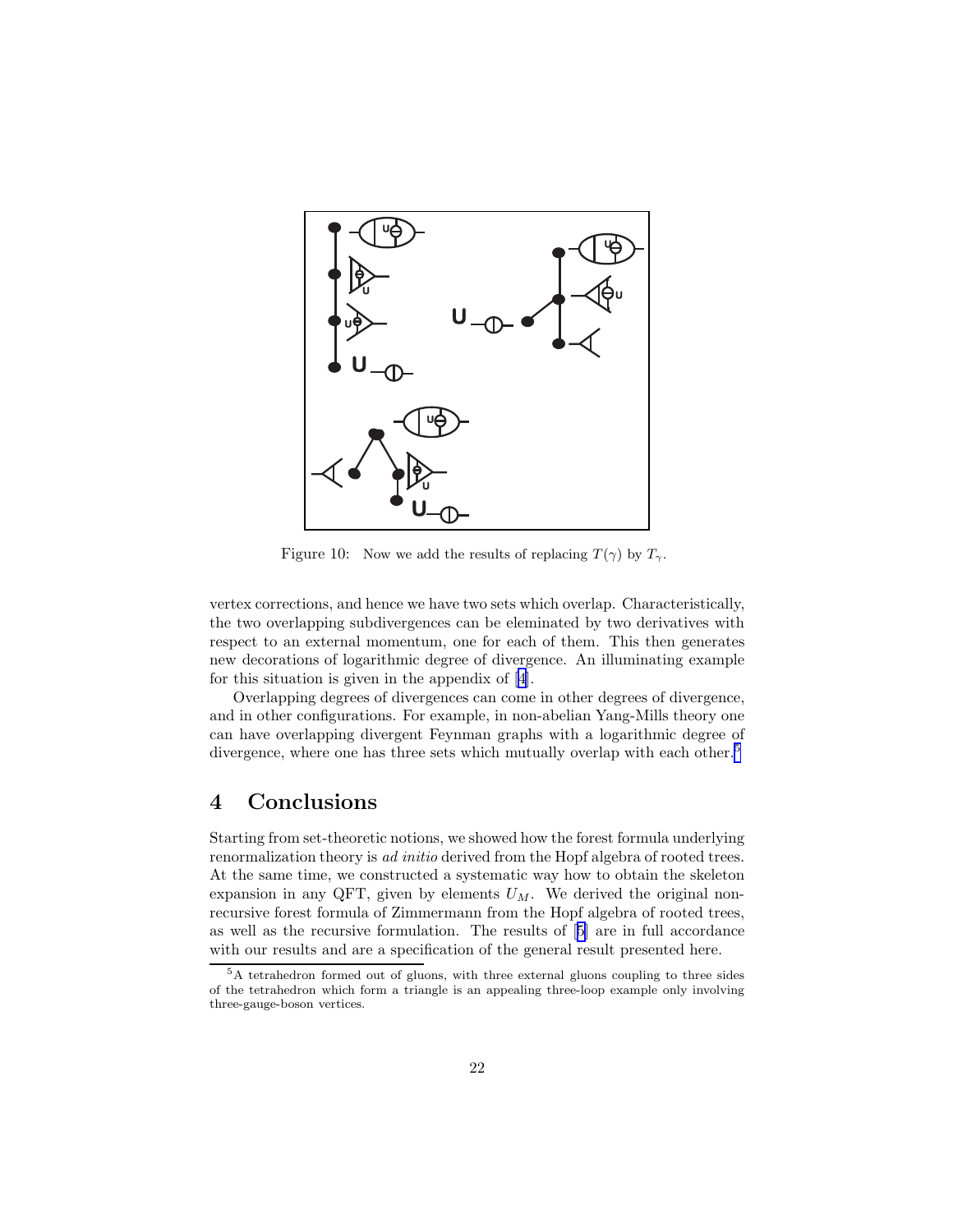<span id="page-22-0"></span>

Figure 11: Finally, we construct the terms which achieve the transition  $T_X(\Gamma/\gamma) \to$  $T_{\Gamma/\gamma}$ . The first two rows, if we append the forest  $T_{\gamma}$ , give the terms of the previous two figures. The second takes into account the fact that in  $\Gamma/\gamma$ ,  $\forall \gamma \in \mathcal{P}_X(\{\Gamma\})$ , we can find the element  $\gamma_2 = \Gamma/\gamma$  itself, by shrinking three loops to this element of  $\mathcal{F}\mathcal{G}^{[2]}$ . The inlay in the first row indicates the graphs  $\gamma$  which have to shrink. Note that  $\gamma$ is allowed to consist of disjoint graphs. The last row takes into account the primitive element  $U_{\Gamma/\gamma_2}$ . The inlay defines  $T_{\gamma_2}$ .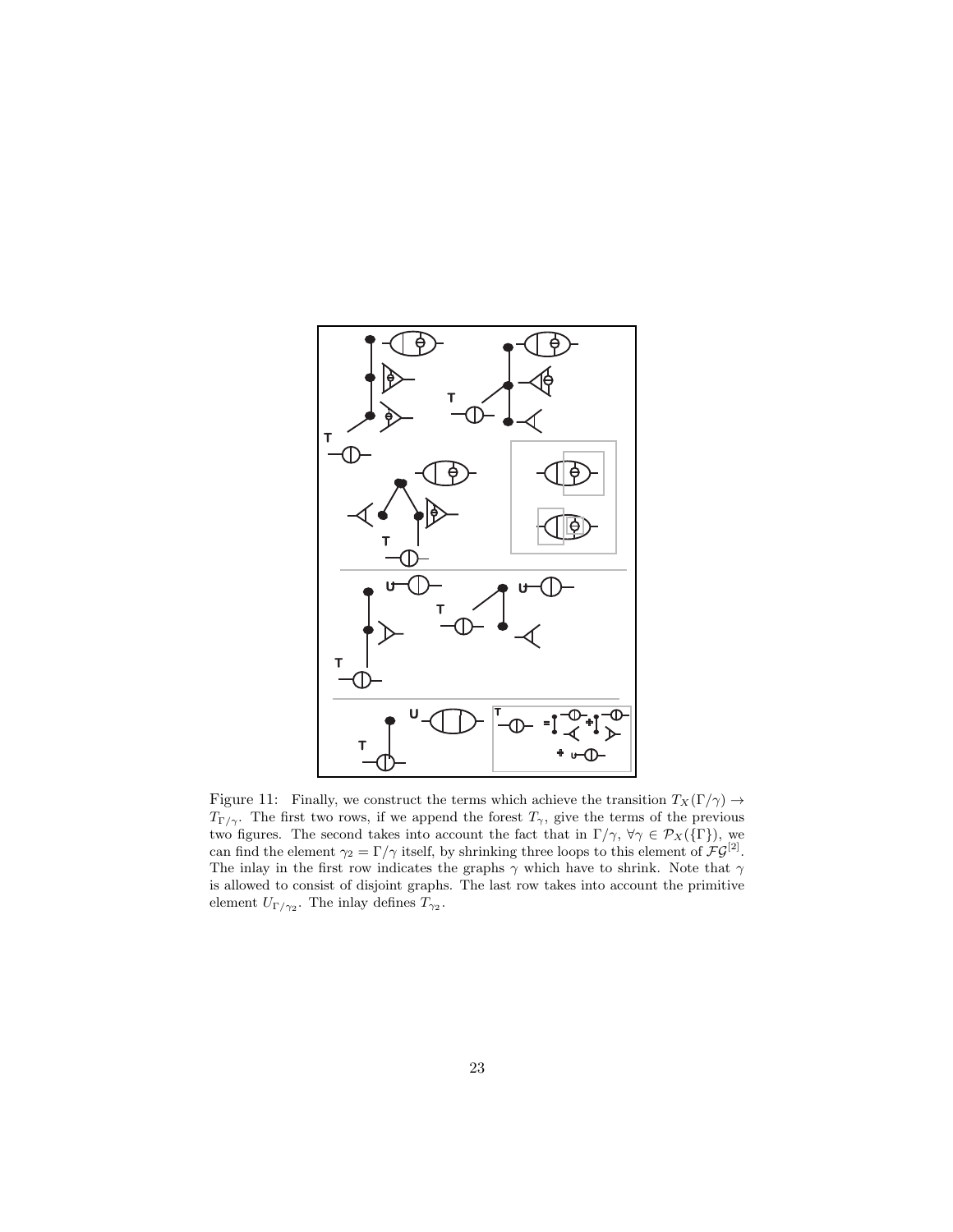<span id="page-23-0"></span>Details for the practitioner of calculational QFT are given elsewhere [[9\]](#page-24-0), including remarkable number-theoretic results when investigating the role of the Connes-Moscovici Hopf subalgebra in Feynman diagrams.

Some further remarks are in order.

- The methods developped in the first section are sufficiently general to be applied to problems of operator product expansions and asymptotic expansions, with applications to OPE's already being established[[9\]](#page-24-0). Our approach being based on set-theoretic considerations, the remaining challenge for general asymptotic expansions is to find and interpret sensible conditions  $X$ , and to identify the resulting primitive elements.
- The Hopf algebra of rooted trees has relations to shuffle Hopf algebras [\[8\]](#page-24-0). Shuffle products play a role when we start to study the action of the symmetric group on decorations. They appear naturally in the consideration of the sub Hopf algebra generated by trees  $B_{+}^{k}(e)$ , which is the Hopf algebra underlying Chen's iterated integral. The Hopf algebra of rooted trees has this algebra as a sub Hopf algebra. There are interesting generalizations when we study shuffle algebras and iterated integrals from the viewpoint of the Hopf algebra of rooted trees [\[9](#page-24-0)]. Especially, the absence of a shuffle product for bare Green functions in the presence of a remaining convolution law points to interesting structures lying ahead [\[9](#page-24-0)].
- The general set-theoretic set-up adopted in this paper allows to study bare Green functions in x-space, and hence will allow to study them as functions on configuration space (which relies on tree-ordered boundaries in a natural manner, see e.g.[[10\]](#page-24-0) and references there). This will hopefully reconcile early work on such functions[[11\]](#page-24-0) with more recent developments.

## Acknowledgements

Let me first thank Raymond Stora for interest and discussions, and for the ultimate motivation to write this paper. Also, I thank him for carefully proofreading an earlier version of this paper. I very much enjoyed the opportunity to discuss the intricate structures of the calculus of QFT and to collaborate on its surprising relation to Noncommutative Geometry with Alain Connes. I also thank Alain for generous hospitality on various occasions. As usual, many thanks are due to David Broadhurst for companionship in our longlasting exploration of patterns and structures in QFT. Support by a Heisenberg fellowship is gratefully acknowledged.

## References

[1] W. Zimmermann, Comm.Math.Phys.15 (1969) 208.